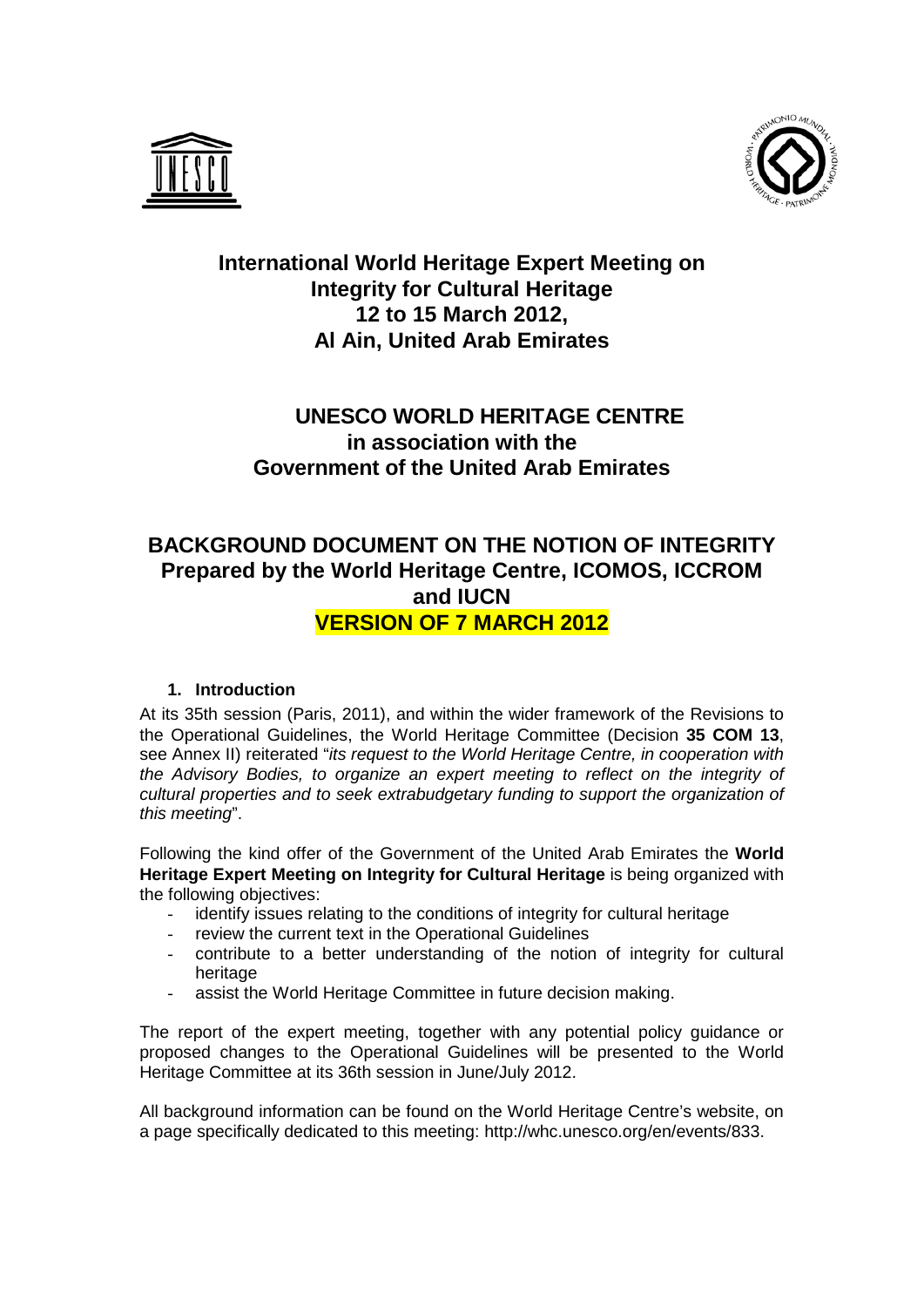## **2. Background on the notion of integrity in the Operational Guidelines (1977-2011)**

'Integrity' entered the Operational Guidelines as early as 1977 as "conditions of integrity" for sites nominated under the four natural criteria.<sup>[1](#page-1-0)</sup> This remained until the major revision of the Operational Guidelines completed in [2](#page-1-1)005<sup>2</sup>, when the criteria were merged into one set of 10 criteria and the application of the 'conditions of integrity' for all properties. The rationale for this expert meeting lies in the footnote to paragraph 89. Table 1 summarizes this development.

|                                    |                                                                                                                                                                                                                                                                                                 | Table 1                                              |
|------------------------------------|-------------------------------------------------------------------------------------------------------------------------------------------------------------------------------------------------------------------------------------------------------------------------------------------------|------------------------------------------------------|
| <b>of</b><br><b>Version</b><br>the | Integrity<br>for<br>natural                                                                                                                                                                                                                                                                     | <b>Integrity</b><br>for<br>cultural                  |
| <b>Operational Guidelines</b>      | heritage                                                                                                                                                                                                                                                                                        | heritage                                             |
| 1977-                              | Para<br>10:<br>Conditions<br>of                                                                                                                                                                                                                                                                 | n/a                                                  |
|                                    | integrity for the 4 natural                                                                                                                                                                                                                                                                     |                                                      |
|                                    | criteria                                                                                                                                                                                                                                                                                        | (test of authenticity for                            |
|                                    |                                                                                                                                                                                                                                                                                                 | sites nominated under the                            |
|                                    |                                                                                                                                                                                                                                                                                                 | 6 cultural criteria)                                 |
| $-2002$                            | 44<br>for<br>Para<br>natural                                                                                                                                                                                                                                                                    | 24 <sub>b</sub><br>for<br>cultural<br>Para           |
|                                    | heritage                                                                                                                                                                                                                                                                                        | heritage                                             |
| 2005                               | New chapter on Integrity and/or authenticity: II.E                                                                                                                                                                                                                                              |                                                      |
|                                    |                                                                                                                                                                                                                                                                                                 |                                                      |
|                                    | Integrity                                                                                                                                                                                                                                                                                       |                                                      |
|                                    | 87. All properties nominated for inscription on the World<br>Heritage List shall satisfy the conditions of integrity.<br>88. Integrity is a measure of the wholeness and<br>intactness of the natural and/or cultural heritage and its<br>attributes. Examining the conditions<br>of integrity, |                                                      |
|                                    |                                                                                                                                                                                                                                                                                                 |                                                      |
|                                    |                                                                                                                                                                                                                                                                                                 |                                                      |
|                                    |                                                                                                                                                                                                                                                                                                 |                                                      |
|                                    |                                                                                                                                                                                                                                                                                                 |                                                      |
|                                    |                                                                                                                                                                                                                                                                                                 | therefore requires assessing the extent to which the |
|                                    | property:                                                                                                                                                                                                                                                                                       |                                                      |
|                                    |                                                                                                                                                                                                                                                                                                 | a) includes all elements necessary to express its    |
|                                    | outstanding universal value;<br>b) is of adequate size to ensure the complete<br>representation of the features and processes which<br>convey the property's significance;<br>c) suffers from adverse effects of development and/or                                                             |                                                      |
|                                    |                                                                                                                                                                                                                                                                                                 |                                                      |
|                                    |                                                                                                                                                                                                                                                                                                 |                                                      |
|                                    |                                                                                                                                                                                                                                                                                                 |                                                      |
|                                    |                                                                                                                                                                                                                                                                                                 |                                                      |
|                                    | neglect.                                                                                                                                                                                                                                                                                        |                                                      |
|                                    | This should be presented in a statement of integrity.                                                                                                                                                                                                                                           |                                                      |
| 2005-2011                          | Para 90ff: conditions of                                                                                                                                                                                                                                                                        | Footnote to para 89:                                 |
|                                    | integrity<br>for<br>natural                                                                                                                                                                                                                                                                     | Examples of the                                      |
|                                    | properties                                                                                                                                                                                                                                                                                      | application of the                                   |
|                                    |                                                                                                                                                                                                                                                                                                 | conditions of integrity to                           |
|                                    |                                                                                                                                                                                                                                                                                                 | properties nominated                                 |
|                                    |                                                                                                                                                                                                                                                                                                 | under criteria (i) - (vi) are                        |
|                                    |                                                                                                                                                                                                                                                                                                 | under development.                                   |

<span id="page-1-1"></span><span id="page-1-0"></span><sup>&</sup>lt;sup>1</sup> <http://whc.unesco.org/archive/opguide77b.pdf><br><sup>2</sup> <http://whc.unesco.org/archive/opguide02.pdf>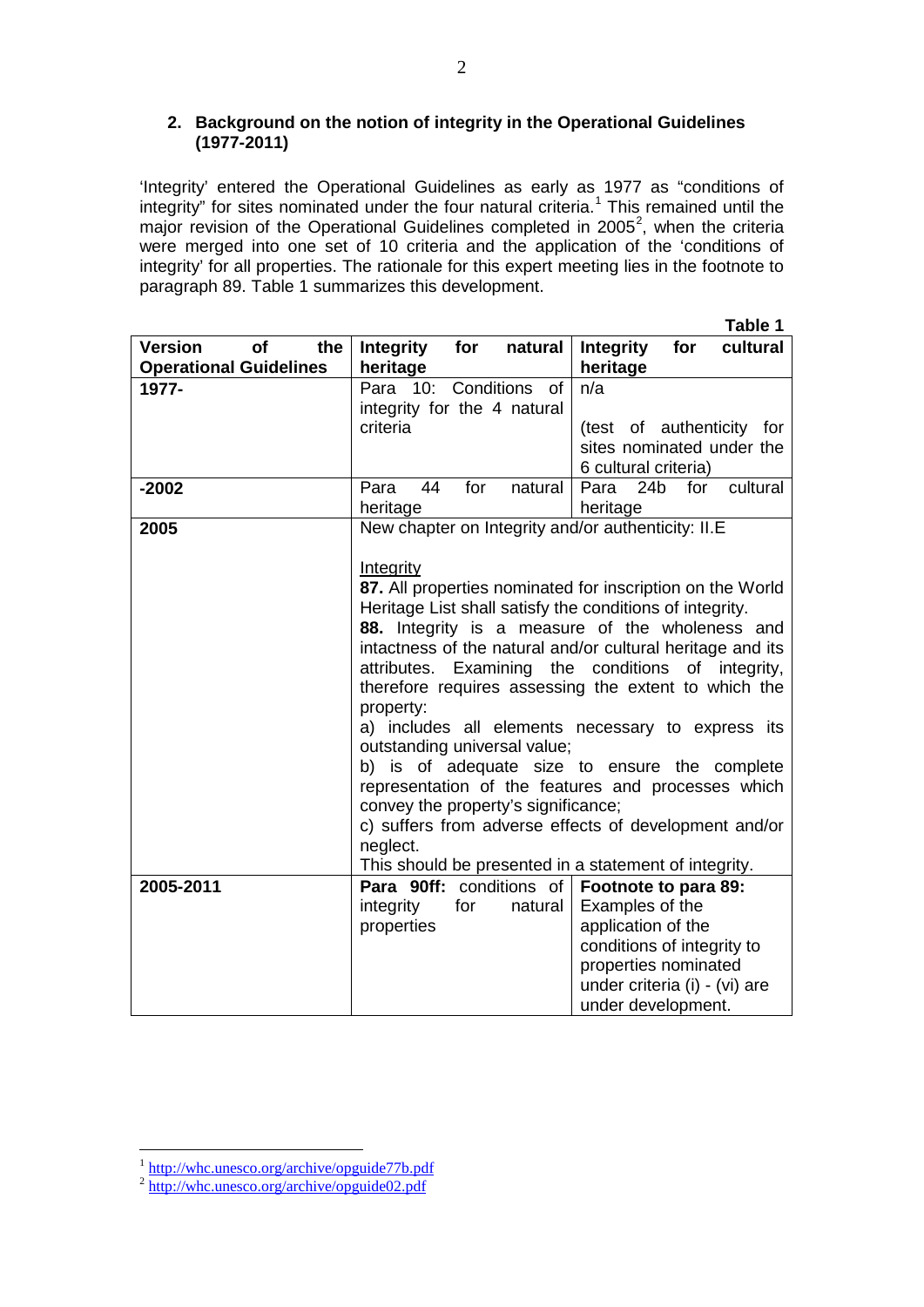## **3. Synthesis summary of previous reflection meetings relevant for the purposes of this meeting**

#### *a) Expert Meeting on the evaluation of general principles and criteria for nominations of natural World Heritage sites (Parc national de la Vanoise 1996)*

At its eighteenth session in December 1994, the World Heritage Committee requested that the Global Strategy be expanded to include an equal emphasis on natural properties and cultural properties. For this purpose an Expert Meeting on the evaluation of general principles and criteria for nominations of natural World Heritage sites was held in the Parc national de la Vanoise, France in March 1996.

At its twentieth session in December 1996, the World Heritage Committee discussed the report of the Vanoise meeting. The Committee decided that a "truly joint meeting of cultural and natural heritage experts" be organised. The Committee specifically noted that a more in-depth discussion is needed on:

(a) the application of the "conditions of integrity" versus the "test of authenticity",

(b) the question of a unified or a harmonised set of criteria, and

(c) the notion of outstanding universal value and its application in different regional and cultural contexts (see extract of Report of the twentieth session of the World Heritage Committee, paragraph IX.14 enclosed).

The specialised meanings of the terms "integrity", "authenticity" and "outstanding universal value" and the natural and cultural heritage criteria used to justify inclusion of properties on the World Heritage List are explained in the *Glossary of World Heritage Terms* and the *Operational Guidelines for the Implementation of the World Heritage Convention*.

The expert group recommended that the Committee consider developing one set of criteria, incorporating existing natural and cultural heritage criteria and promoting a unified identity for all World Heritage sites as the outstanding heritage of humankind.

(e) Referring to Paragraph 44(b) of the Operational Guidelines, the expert group stated that the notion of integrity has not been fully examined to date and that its complexity needs to be investigated. The expert group recognized that, from the point of view of natural heritage, there are different notions of integrity, including structural integrity (e.g. species composition of an ecosystem), functional integrity (e.g. glacial series with the glacier itself and its deposition patterns) and visual integrity (a notion which relates to both natural and cultural heritage).

The expert group referred to the existence of separate criteria and separate conditions of authenticity defined as "test of authenticity" in Paragraph 24 (b)(i) for cultural heritage and "conditions of integrity" described in Paragraph 44 (b) for natural heritage. The experts suggested, that the notion of authenticity and integrity could be reviewed to develop one common approach to integrity. This would lead to a more coherent interpretation of the Convention and its unique strength in bringing the protection of both nature and culture together.

The experts recommended that the Committee consider the preparation of a study concerning the possibility of applying conditions of integrity to both natural and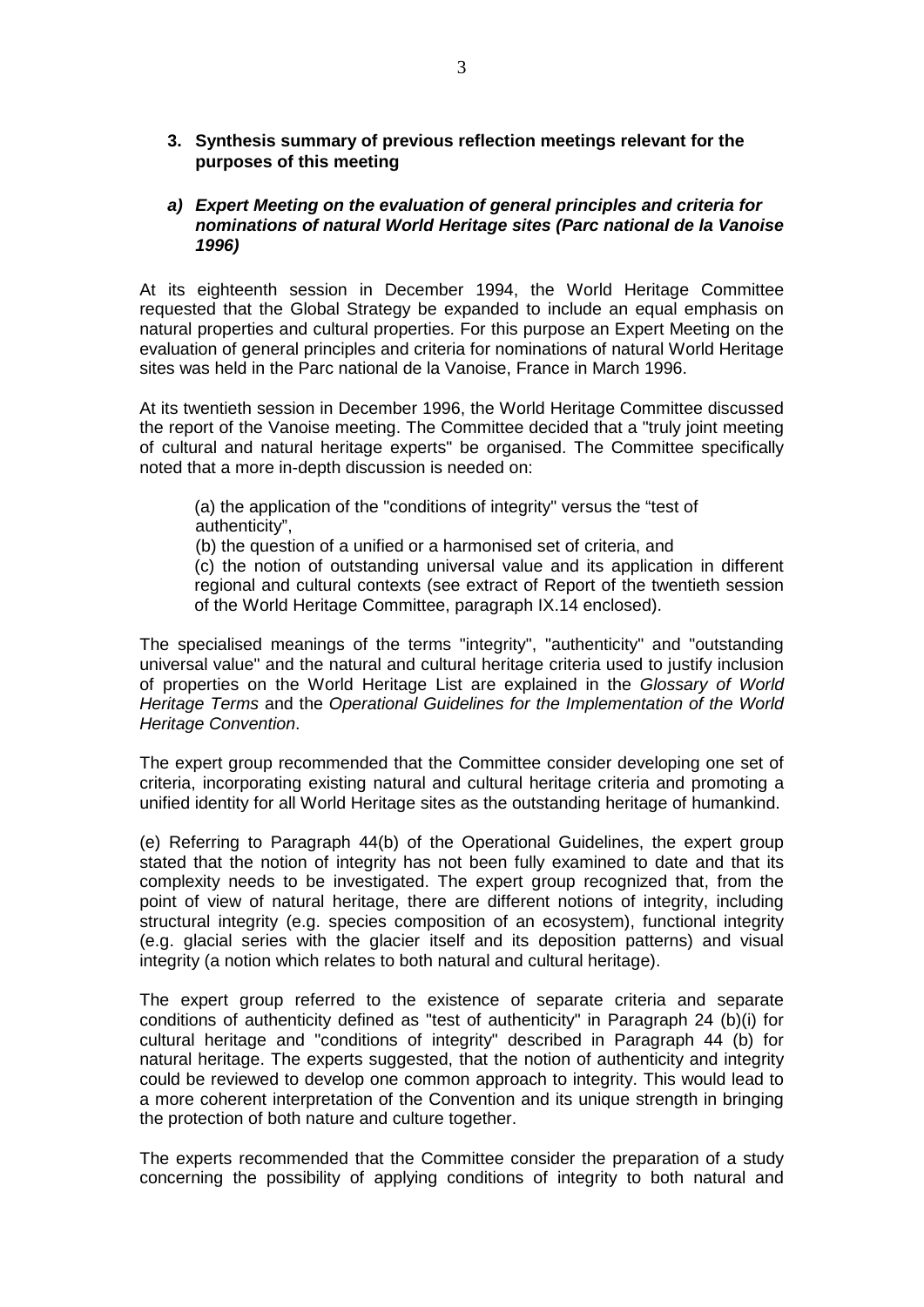cultural heritage, and thus of applying one common approach for the identification and evaluation of World Heritage.

The expert group noted that the Operational Guidelines for the Implementation of the World Heritage Convention have been in a constant state of revision and agreed that it would be timely to undertake a thorough review in order to better promote the goals of the Convention in a streamlined approach. Some aspects, mentioned above, i.e. establishing one set of criteria for World Heritage incorporating the natural and cultural heritage criteria, and applying one common \*[5] approach to integrity for all World Heritage sites, should be given special attention during the review. The experts considered that such a review of the Operational Guidelines could be an important component of the 25 year anniversary of the Convention in 1997. The expert group also recalled that the World Heritage Committee at its nineteenth session in Berlin decided to request the Secretariat to initiate the preparation of a Glossary of Terms independently from the Operational Guidelines. It is envisaged that the initial phase of the preparation of the Glossary of World Heritage Terms (involving the extraction of terms and their definitions from the Convention and the Operational Guidelines) may assist in identifying further approaches to reviewing the Operational Guidelines.

## *b) World Heritage Global Strategy Natural and Cultural Heritage Meeting (Amsterdam, 1998)*

At its twentieth session in December 1996 the World Heritage Committee decided that a "truly joint meeting of cultural and natural heritage experts" should be organised to discuss,

(a) the application of the "conditions of integrity" versus the "test of authenticity",

(b) the question of a unified or a harmonised set of criteria, and

(c) the notion of outstanding universal value and its application in different regional and cultural contexts.

The Advisory Bodies presented their position papers and agreed on a recommendation concerning the first two issues raised by the Committee (see Table 2). The Advisory Bodies commented that "downstream" implications can be considered if the meeting was to endorse these recommendations in principle.

**Table 2**

Consolidated view of the Advisory Bodies:

- a. Recommend the application of conditions of integrity (incorporating the concept of authenticity) to cultural as well as natural properties.
- b. Recommend the abolition of the formal distinction between cultural and natural criteria and their amalgamation into a single list of ten criteria (without changes to the wording of the existing criteria) with a consequential focus on areas inscribed as "World Heritage sites", rather than as World Heritage cultural and/or natural sites.
- c. Time has not permitted discussion of agenda item 3 ("outstanding universal value").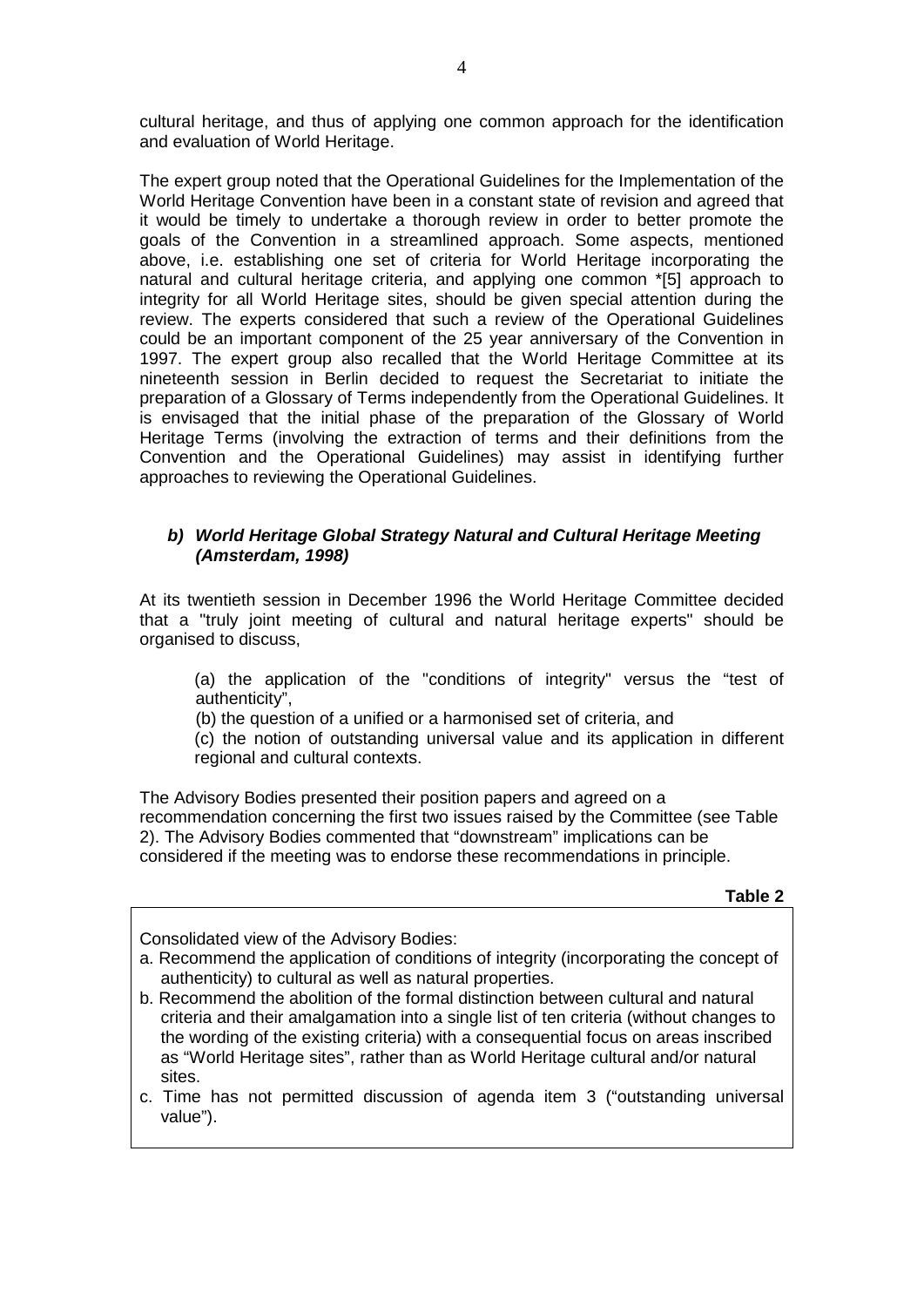### *c) Expert meetings on the revision of the Operational Guidelines 2000- 2005*

A great number of expert meetings and working groups were held to finalize the first major overall revision of the Operational Guidelines which was completed in 2005.

This exercise started with an expert meeting which was held in Canterbury, UK, in 2000, and finished with the publication of the Operational Guidelines and the Basic Texts in 2005. During this exercise an attempt was made to define integrity for cultural heritage. This is documented by the texts provided by Prof. Herb Stovel, which he kindly provided as background documents for this meeting. They are uploaded on the web-page at: [http://whc.unesco.org/en/events/833.](http://whc.unesco.org/en/events/833)

In essence the attempt to define integrity for cultural heritage by each of the cultural criteria was unsuccessful and therefore the footnote to the cultural criteria was made which reads: "*Examples of the application of the conditions of integrity to properties nominated under criteria (i) - (vi) are under development*."

## *d) Expert Meeting on integrity and authenticity in the African Context (Zimbabwe, 2000)*

17 experts from 10 African countries, representatives of the three advisory bodies, members of the Scientific Committee set up for this meeting, staff members from the World Heritage Centre and the Division of Cultural Heritage of UNESCO attended this meeting which had been approved under the Global Strategy regional action plan for Africa. The meeting was a follow-up of the Expert meeting on African Cultural Landscapes (Kenya 1999).

The discussions emphasized the importance of language and other forms of intangible heritage. Proposals were made to include relevant paragraphs of the Nara Document in the Operational Guidelines, to merge the natural and cultural criteria, to enlarge the definition of integrity, and clarify the role of local communities at all stages of the nomination and management processes.

Three recommendations were adopted by acclamation, and transmitted to the Scientific Committee set up for the Great Zimbabwe meeting, including a recommendation on authenticity, integrity and related concepts.

A meeting of the Scientific Committee in Integrity and Authenticity was held on 29 September 2000, in order to draft the text which should be included into the working document on the Operational Guidelines to be examined by the Committee.

#### Recommendations on Authenticity, Integrity and Related Concepts

To the States Parties:

In the context of the World Heritage Convention, the notions of authenticity and integrity cannot be expressed in isolation. The basis for the criteria for nomination is in the cultural and natural values of the heritage. This is the foundation of the outstanding universal significance.

It is therefore fundamental to stress the statement of significance as reference both for nomination and management processes for heritage. In order to arrive at the criteria for nomination it is important to consider the variety of issues concerning the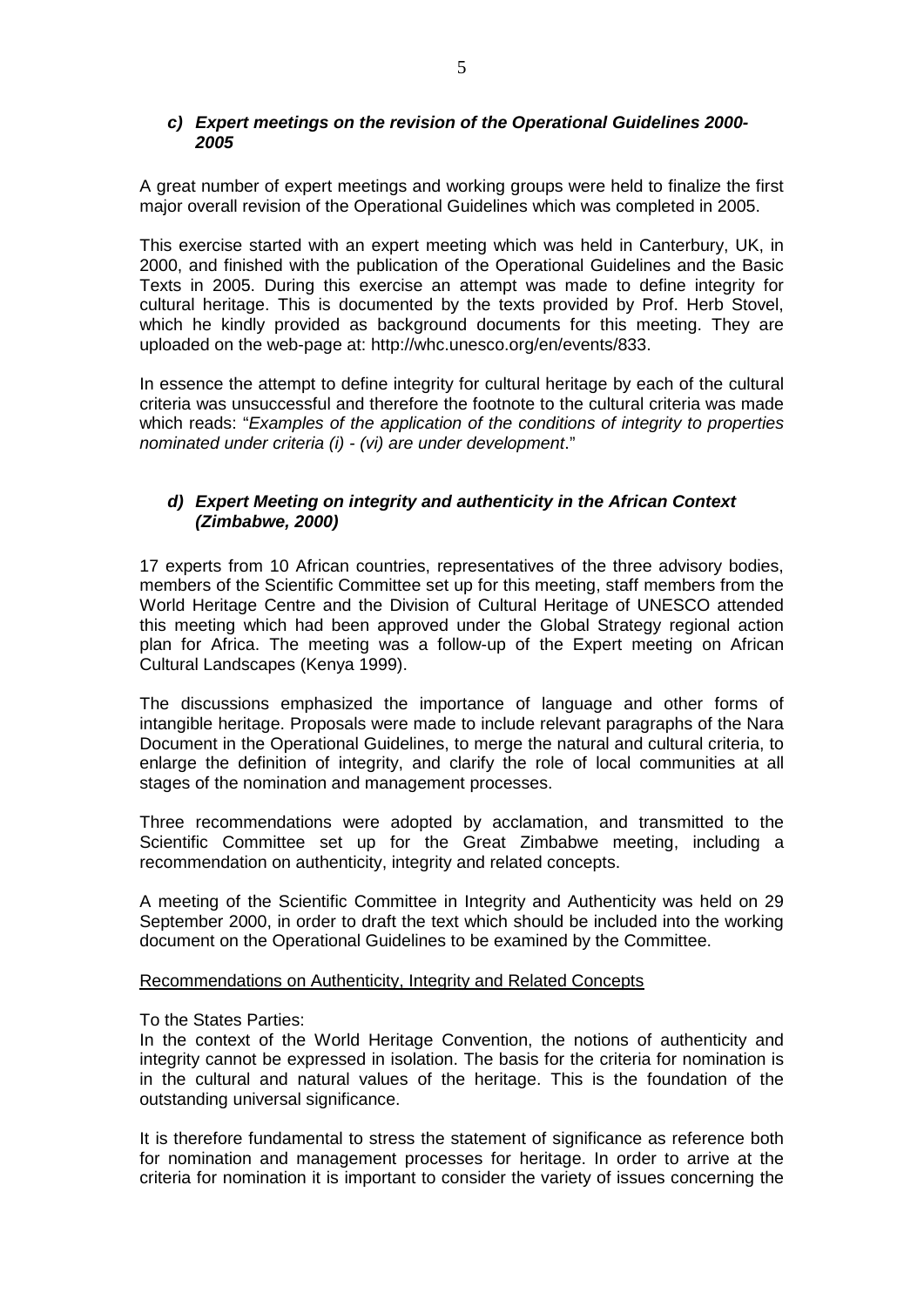values of the heritage. It is from these values that the authenticity and integrity of the heritage are verified. The statement of significance summarizes these values apart from giving guidelines to the process of nomination, it is the basis for all management strategies for the heritage.

The meaning of the heritage is usually a combination of values created by people. These values include norms and belief systems, as well as material and technological aspects. In most instances culture and nature are inseparable. Thus the values of the heritage include tangible and intangible aspects. These are of equal importance for the authenticity and integrity of the heritage. However, intangible values may constitute the totality of the heritage and these have to be considered on their own on the basis of verifiable sources.

In many instances language expresses the intangible aspects of the heritage and enhances its significance. Language carries the culture and contributes to the understanding of the significance of a place. At the same time, it plays an important role in the transmission of the values and as a source of information.

It is therefore recommended to States Parties to provide, in the nomination file, comprehensive statements of significance to include reference to authenticity and integrity of the heritage. It is also recommended to give due attention to the importance of language and other forms of intangible heritage which capture important values related to the heritage.

Recommendation to the Scientific Committee:

#### **Authenticity**

The *Nara Document* is considered as an important reference document, aspects of which should be incorporated into the *Operational Guidelines*, in particular from paragraphs 9, 11, and 13.

*It is recommended that a broadened definition of authenticity could go into paragraph 24(b) (i) and recommends that the Scientific Committee considers the following additions:*

9. Conservation of cultural heritage in all its forms and historical periods is rooted in the values attributed to the heritage. Our **The** ability to understand the values, **attributed to the heritage,** depends in part on the degree to which information sources about these values may be understood as credible or truthful. Knowledge and understanding of these sources of information, in relation to original and subsequent characteristics of the cultural heritage, and their meaning, is a requisite basis for assessing all aspects of authenticity.

11. All judgments about values attributed to cultural **heritage** as well as the credibility of related information sources may differ from culture to culture, and even within the same culture. It is thus not possible to base judgements of values and authenticity within fixed criteria. On the contrary, The respect due to all cultures requires that **cultural** heritage properties must be considered and judged within the cultural contexts to which it belongs.

13. Depending on the nature of the cultural heritage, and its cultural context, authenticity judgments may be linked to the worth of a great variety of sources of information. Aspects of the sources may include form and design, materials and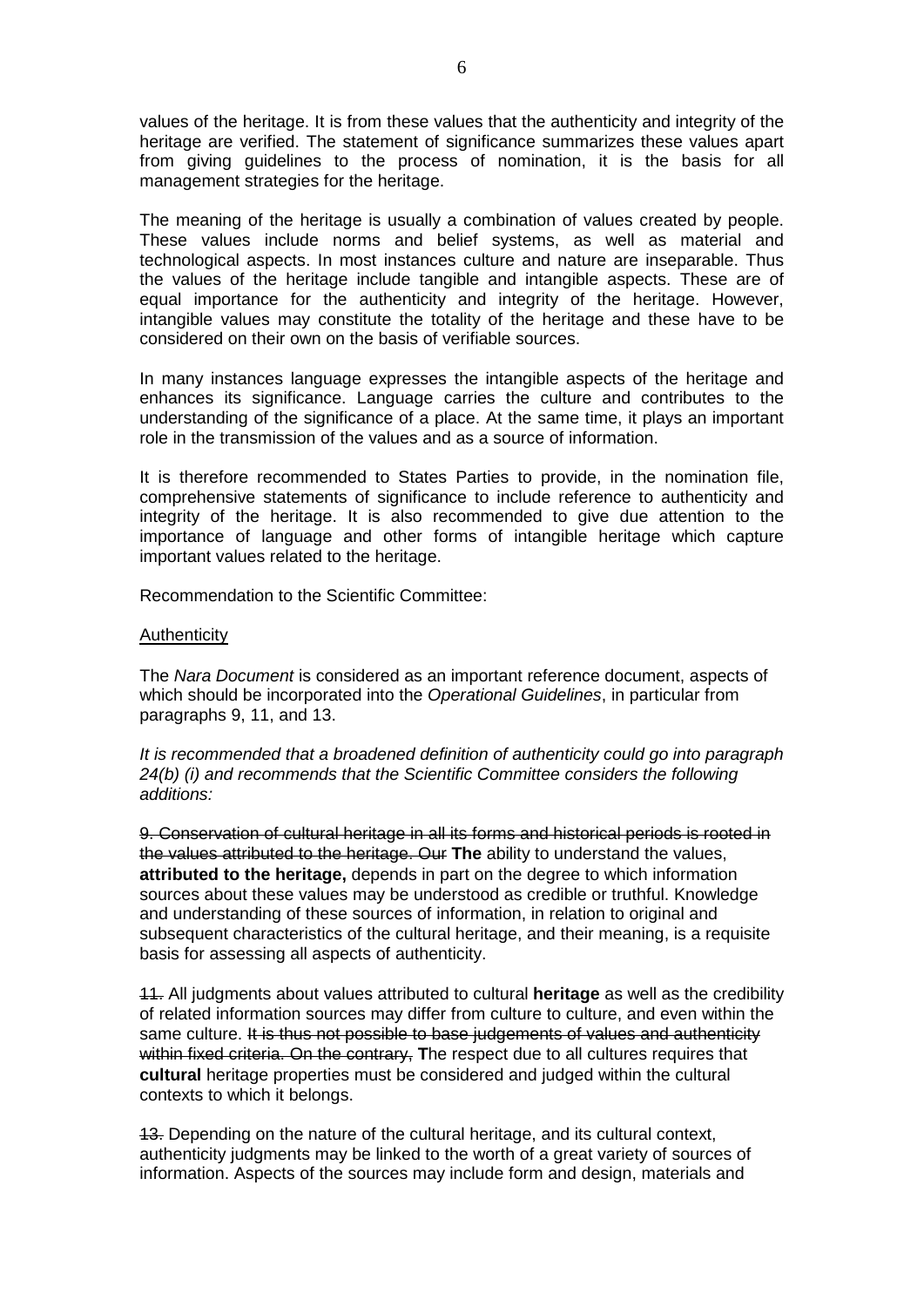substance, use and function, traditions, techniques and **management systems**, location and setting, **language, and other forms of intangible heritage**, spirit and feeling, and other internal and external factors. The use of these sources permits elaboration of the specific artistic, historic, social, and scientific dimensions of the cultural heritage being examined.

*Information sources* are defined as all physical, written, oral, and figurative sources, which make it possible to know the nature, specificities, meaning, and history of the cultural heritage.

#### **Integrity**

It is noted that the conditions of integrity, as they apply for natural heritage (44 (b) (i), (ii), (iii), (iv), (vii)) are very specific and relate directly to the natural criteria in paragraph  $44(a)$  (i) to (iv).

However, it is considered that the concept of integrity could be also applied to cultural heritage, and that it is particularly relevant for example to cultural landscapes, human settlements, modes of occupation of land, cultural routes, and sites of technical production, as well as to sites with strong associations with intangible heritage.

In this regard it is important that a site representative of a certain way of life has sufficient dimensions and contain all significant features and elements to respect its integrity.

It is recommended to widen the conditions of integrity and to strongly support the following definition: "The notion of integrity embraces cultural, religious, or customary systems and taboos that sustain the complete structure, diversity and distinctive character of natural properties and cultural landscapes".

It is noted that the concepts of integrity, namely structural, functional, and visual integrity, were suggested by the Expert Meeting on Evaluation of general principles and criteria for nomination of natural World Heritage sites (La Vanoise, France, 1996). However, to apply these to the cultural heritage would require further consideration.

It is recommended that relevant provisions could be made directly after paragraph 24 (b) (i) and that the Scientific Committee considers the suggestions made above.

#### *e) Expert Meeting on Integrity and Cultural Landscapes (Aranjuez, Spain, 2007)*

As the notion of integrity for cultural heritage entered the debates especially through discussions concerning the nomination and management of cultural landscapes, a meeting on this topic was organized by the Spanish authorities.

The participants reviewed the use of authenticity and integrity as conditions for Outstanding Universal Value through a number of key presentations, case studies and in-depth discussions. They recalled major stages in the development of these ideas, by expert groups and international conferences (such as Nara, Japan 1994),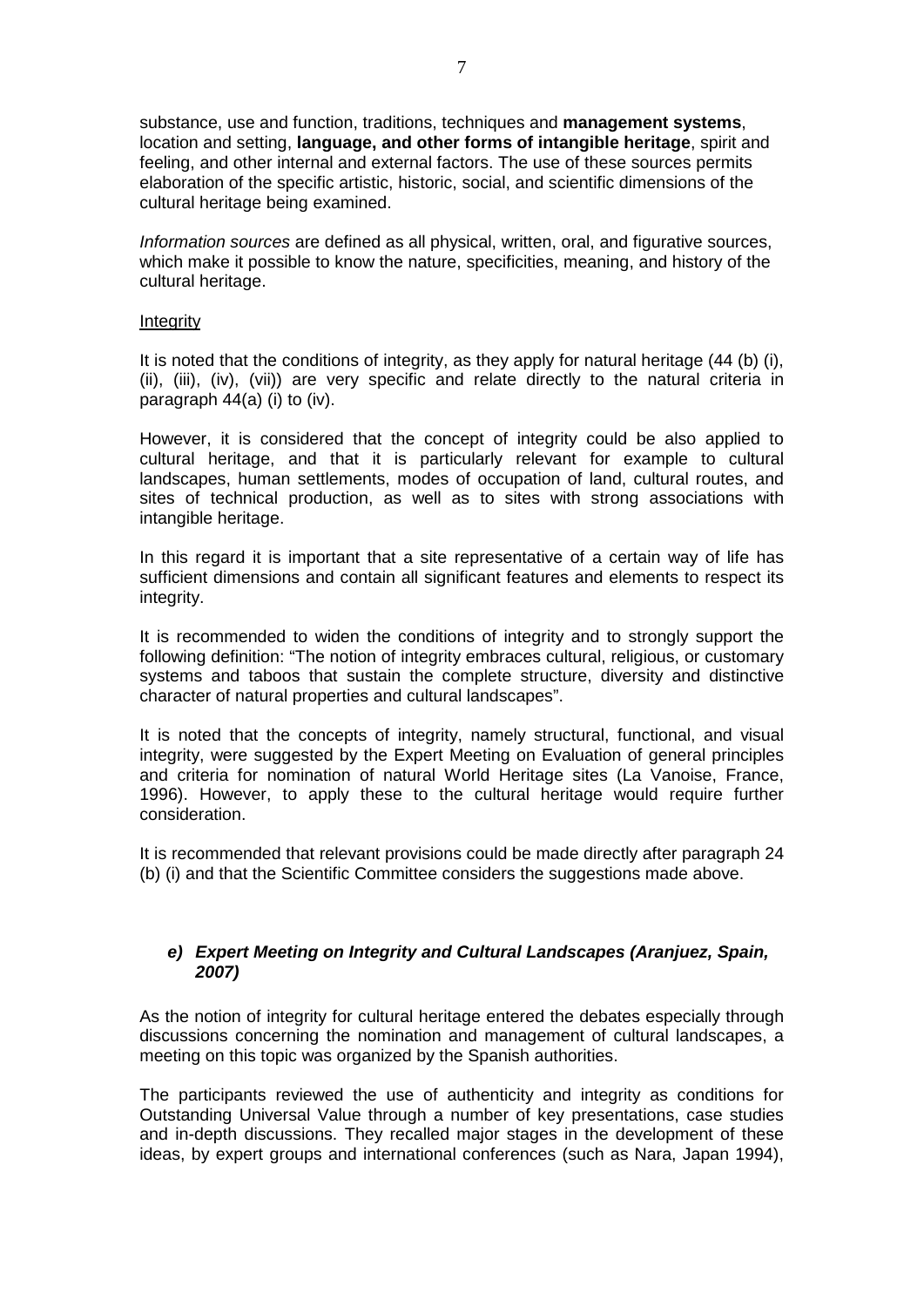as well as discussions at the World Heritage Committee sessions. They noted that the Nara Document on Authenticity also focuses on cultural diversity and values.

The participants noted that it has taken considerable time to develop specific texts on integrity and authenticity in the Operational Guidelines and practices accompanying the implementation of the 1972 World Heritage Convention.

The participants noted that integrity is illustrated for each natural criterion and not for cultural criteria. The participants agreed that the current use of integrity and authenticity need to be defined in their application to specific criteria; and that these are not yet clearly defined for the nomination processes, technical review and evaluation, on-going site management and monitoring processes.

The participants noted the merging of the natural and cultural heritage criteria in the 2005 Operational Guidelines responding to expert groups' recommendations, including those from cultural landscape meetings. While cultural landscapes have been the medium to integrate culture and nature, the use and application of the terms of authenticity and integrity have note been fully adapted to the merging of the criteria. Today the uses and applications of the terms authenticity and integrity for natural and cultural heritage are not fully or comprehensively integrated. The inclusion of integrity for cultural properties offers an opportunity to further explore the links between the conditions of integrity and authenticity.

The World Heritage Convention is focused on the conservation of sites., Outstanding universal value is defined in relation to World Heritage criteria. Authenticity and integrity, understood through the significant attributes, are essential tools to justify the values and to root them, including intangible values, into the specificity of cultural and natural properties.

Authenticity is a qualitative term to address the essence and spirit of the property, attributes and dynamic processes especially at the time of inscription. Concerning integrity the participants considered that the conditions of integrity are specifically applicable to monitoring and management of outstanding universal value of cultural and natural World Heritage properties.

The participants recognized that integrity relates to both the wholeness/intactness and sustainability and management of properties and that this question should be taken up by the forthcoming buffer zone meeting.

The participants also considered the concept of limits of acceptable change for World Heritage cultural landscapes in relation to authenticity and integrity. Limits of acceptable change should be established through clarification of the outstanding universal value, the integrity of a property as well as its authenticity, qualifiers and attributes. Management of change in cultural landscapes is an issue to be further addressed.

**Table 3**

#### **The participants recommended that:**

- This document regarding cultural landscapes, authenticity and integrity be considered by the World Heritage Committee;

<sup>-</sup> Simple and consistent advice be developed, specifically for States Parties required to prepare Statements of Outstanding Universal Value for properties including integrity and authenticity. The format should follow paragraphs 78 and 155 of the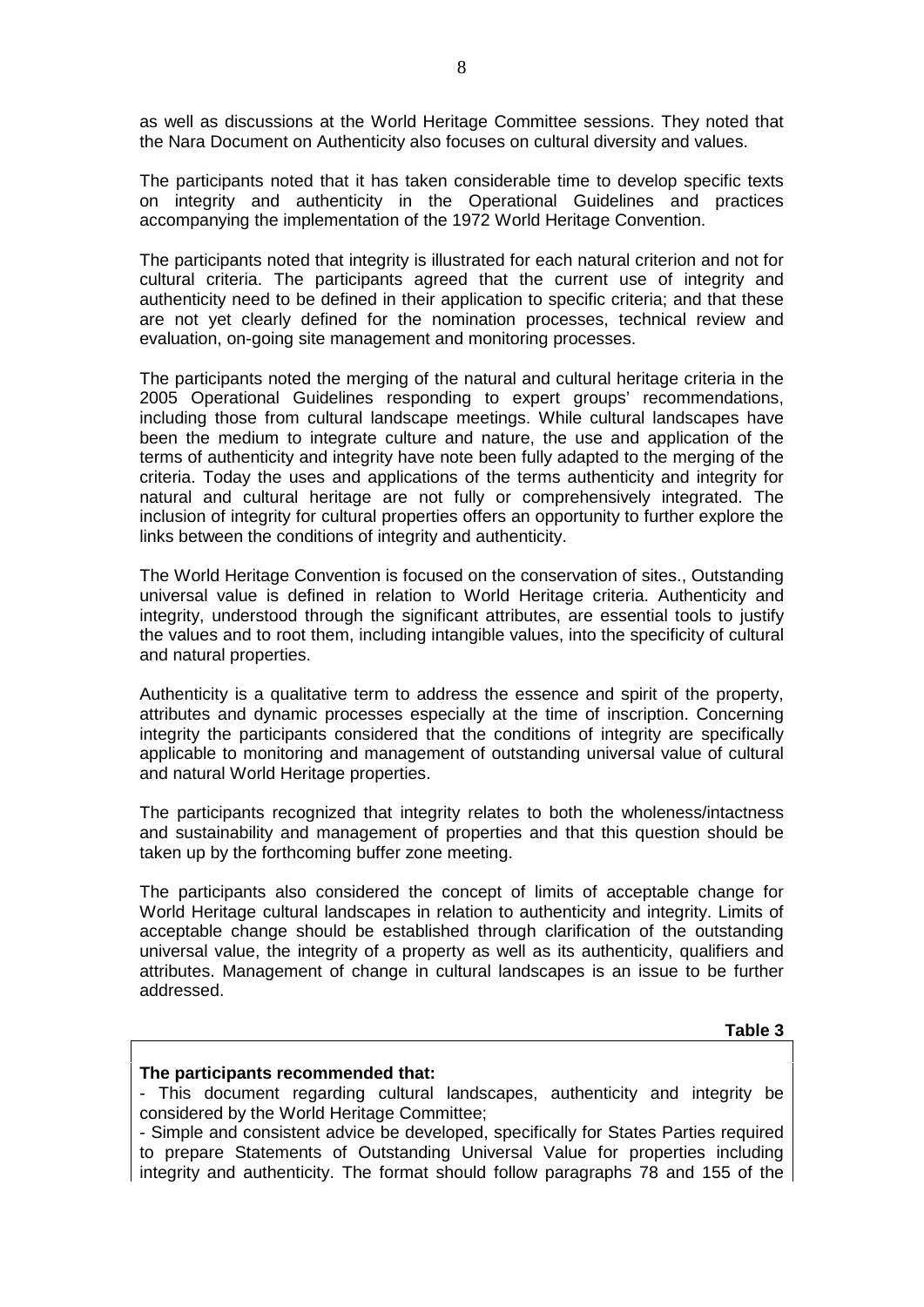Operational Guidelines and should have the headings: criteria, authenticity and/or integrity, protection and management;

## *f) Working Group on the Operational Guidelines established by the World Heritage Committee (2010-2011)*

Decision 34 COM 13 requested the Working Group which was established by the 34th session of the World Heritage Committee (Brasilia, 2010) as a consultative body (under Rule 20 of the Rules of Procedure) to continue its work to finalize the revisions of the Operational Guidelines, and to present its report to the Committee at its 35th session in 2011. This working group met in November 2010 at UNESCO Headquarters.

The working group proposed a new section for the format for nominations as follows:

## **3.1 c Statement of Integrity**

The statement of integrity should demonstrate that the property fulfills the conditions of integrity set out in Section II.D of the *Operational Guidelines*, which describe these conditions in greater detail. The *Operational Guidelines* set out the need to assess the extent to which the property:

• includes all elements necessary to express its Outstanding Universal Value;

• is of adequate size to ensure the complete representation of the features and processes which convey the property's significance;

• suffers from adverse effects of development and/or neglect (Paragraph 88). The *Operational Guidelines* provide specific guidance in relation to the various World Heritage criteria, which is important to understand (Paragraphs 89–95).

The Working Group (Paris, November 2010) concluded after intense discussions that a future expert workshop should be organized to consider the notion of integrity for cultural heritage.

At its 35th session (Paris, 2011), and within the wider framework of the Revisions to the Operational Guidelines, the World Heritage Committee (Decision **35 COM 13**, see Annex II) reiterated "*its request to the World Heritage Centre, in cooperation with the Advisory Bodies, to organize an expert meeting to reflect on the integrity of cultural properties and to seek extrabudgetary funding to support the organization of this meeting*".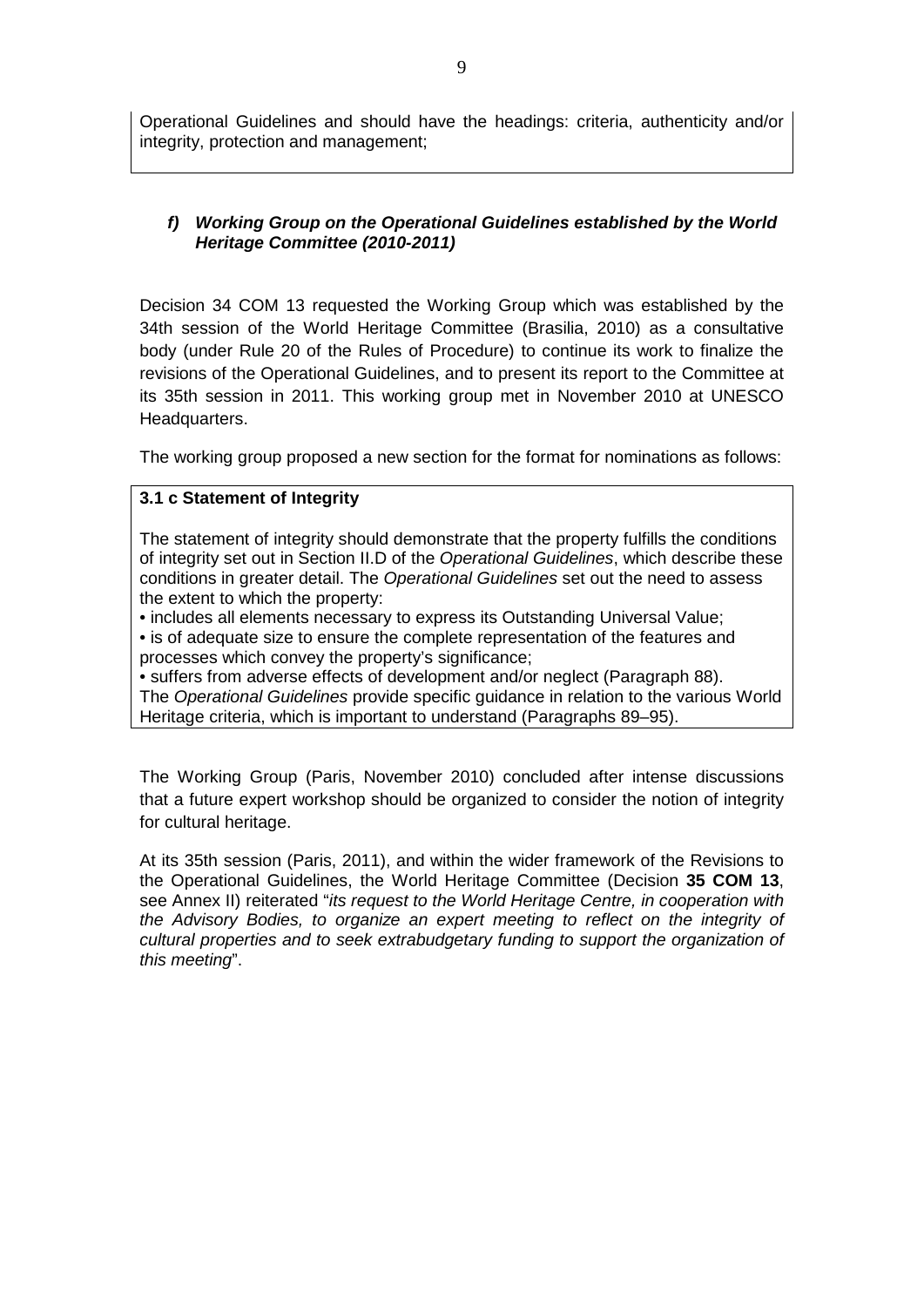**4. Contribution by ICOMOS on « Qu'est-ce que l'intégrité des patrimoines culturelles ? »**

## **1- Les origines de l'intégrité et son usage pour les patrimoines culturels**

#### *1-1 L'apparition du concept d'intégrité pour les biens culturels*

Les Orientation devant guider la mise en œuvre de la Convention du patrimoine *mondial* ont introduit l'usage de la notion d'intégrité relativement récemment (2005). Elle est conçue comme complémentaire de celle d'authenticité, qui est utilisée depuis les origines comme un outil central de l'évaluation des biens culturels. Le texte des *Orientations* nous dit, sans distinction entre patrimoine naturel et culturel (§ 88), que :

*L'intégrité est une appréciation d'ensemble et du caractère intact du patrimoine*  [...]. Etudier les conditions d'intégrité exige par conséquent d'examiner dans *quelle mesure le bien :*

- *a) Possède tous les éléments nécessaires pour exprimer sa valeur universelle exceptionnelle ;*
- *b) Est d'une taille suffisante pour permettre une représentation complète des caractéristiques et processus qui transmettent l'importance de ce bien ;*
- *c) Subit les effets négatifs liés au développement et/ou au manque d'entretien.*

Ce cadre global régit aujourd'hui tant la rédaction des dossiers que le principe de leur évaluation, d'une manière jugée globalement satisfaisante par l'ICOMOS. Son affinement peut toutefois rendre des services notables, apporter d'utiles précisions et, sans aucun doute, lever certaines ambiguïtés dans ses usages comme cela fut le cas pour l'authenticité (Document de Nara, 1994).

Cette idée, au sein de la Convention, d'intégrer le concept d'intégrité au patrimoine culturel est venue de son efficacité dans le cadre de l'analyse des biens naturels, via notamment les pratiques de l'UICN. Notons toutefois que cet usage du concept d'intégrité par l'UICN a deux caractéristiques importantes du point de vue de l'ICOMOS :

- Il est principalement appliqué à la description du patrimoine naturel par l'usage d'outils quantitatifs issus des méthodes des sciences expérimentales ;
- Il est relatif aux différents critères naturels retenus par la Convention pour justifier de l'inscription d'un bien sur la Liste du patrimoine mondial, les critères (vii), (viii), (ix) et (x).

Dans les deux cas, l'adaptation de tels cadres méthodologiques au patrimoine culturel soulève d'importantes questions, et il paraît particulièrement difficile à l'ICOMOS de partir de là pour définir l'intégrité des patrimoines culturels, tout en saluant l'effort réalisé par l'UICN dans un domaine qui lui est propre.

Toutefois, et avant même qu'elle ne soit officiellement introduite dans les *Orientation* (2005), la notion d'intégrité est apparue au sein des praticiens du patrimoine culturel. Elle fut utilisée comme un outil d'évaluation de la conservation des biens, en relation avec les difficultés de leur gestion de longue durée. Les constructions urbaines, la pression du développement économique entrainaient souvent une dégradation des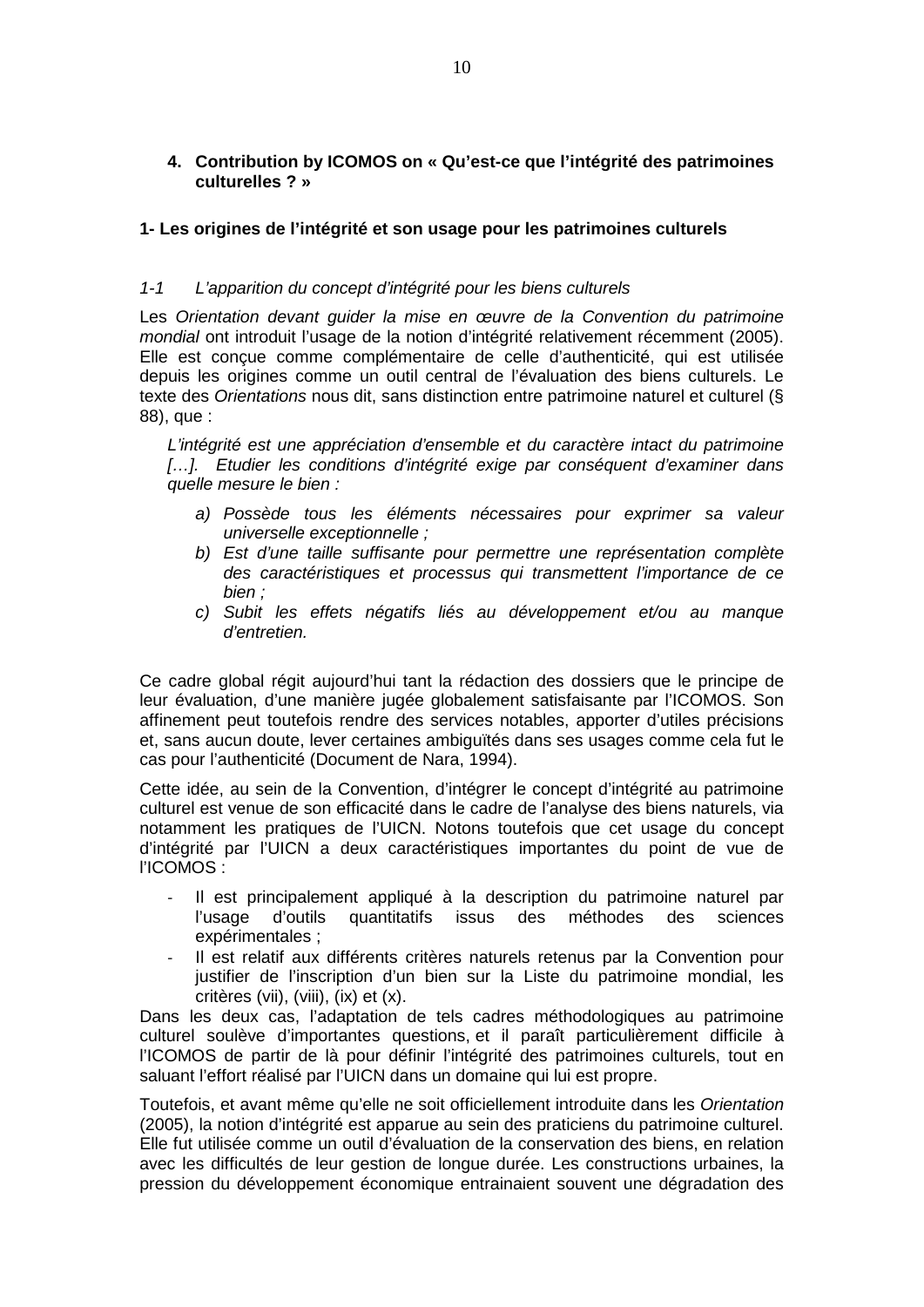environnements et des paysages. Nous avons alors parlé d'affaiblissement de l'intégrité d'un bien, comprise comme une altération de sa perception d'ensemble, comme une perte de sens global pour le visiteur. C'est l'idée d'intégrité visuelle d'un bien culturel.

## *1-2 De l'authenticité à l'intégrité*

Pour les patrimoines culturels, la notion d'intégrité est initialement apparue comme un complément et un élargissement de la notion d'authenticité. Dans la pratique des années passées, intégrité et authenticité n'ont pas toujours été bien distinguées par les rédacteurs de dossiers. Elles furent souvent prises l'une pour l'autre, comme s'il s'agissait de synonymes. Toutefois, l'évaluation des dossiers et le suivi des biens inscrits sur le Liste du patrimoine mondial a aujourd'hui convenablement clarifié ces deux notions, ainsi que leurs rôles respectifs généralement complémentaires.

Brièvement, l'authenticité concerne d'abord la qualité individuelle des attributs d'un bien, soutenant et exprimant sa « valeur universelle exceptionnelle » (VUE). Il est alors nécessaire de connaître son histoire, ses significations propres et d'être capable d'évaluer l'état de sa conservation. L'authenticité est directement liée à la pratique approfondie de l'inventaire patrimonial et à la description des différentes facettes composant l'authenticité (matière, forme, structure, usage…). Bien entendu, l'authenticité peut concerner des aspects transversaux aux attributs et à l'échelle du bien, comme une authenticité d'usage, une authenticité de perception.

Mais l'authenticité ne suffit généralement pas, à elle seule, à clairement établir les bases de la VUE. Elle est nécessaire, indispensable même, mais ce n'est pas un critère d'évaluation suffisant en elle-même. Après la valeur des parties, il fut considérer la valeur du tout pour savoir s'il est vraiment exceptionnel, ou pas. Les significations d'un ensemble vont généralement bien au-delà de la somme des parties qui le composent. La relation aux valeurs immatérielles y est souvent plus palpable, plus dense. La notion d'intégrité intervient là, reprenant les mêmes éléments constitutifs, mais en les considérant comme des ensembles, comme un bien identifié dans sa totalité.

L'idée même d'intégrité est en relation avec celles de complétude du bien, de son caractère intact et convenablement conservé en tant que totalité, comme le propose déjà les *Orientations*. C'est un changement d'échelle et de perspective par rapport à l'examen des attributs individuels du bien. Il s'agit maintenant d'apprécier un groupe d'éléments en tant que tel, de porter sur lui une appréciation globale, de saisir son harmonie, sur son homogénéité au service de l'expression de ses VUE. Ces idées font écho avec les qualités observables et analysables du bien considéré comme un tout : qualité intrinsèque de l'ensemble (nombre, originalité et exemplarité des éléments constitutifs, relations visuelles, usages, etc.), qualité de la conservation matérielle de l'ensemble, qualité environnementale dans laquelle se situe la collection des attributs du bien, etc. L'intégrité apporte des exigences supplémentaires, tant dans l'analyse des biens que dans leur conservation.

L'intégrité se distingue de l'authenticité parce qu'un ensemble pleinement intègre, au sens de posséder tous les attributs lui donnant VUE, n'est pas forcément authentique ou convenablement conservé en tant que patrimoine. Inversement, un ensemble d'attributs parfaitement authentiques n'a pas forcément la complétude ou l'unité structurelle et spatiale qui lui donnerait un sens approfondi en tant que bien et une éventuelle VUE.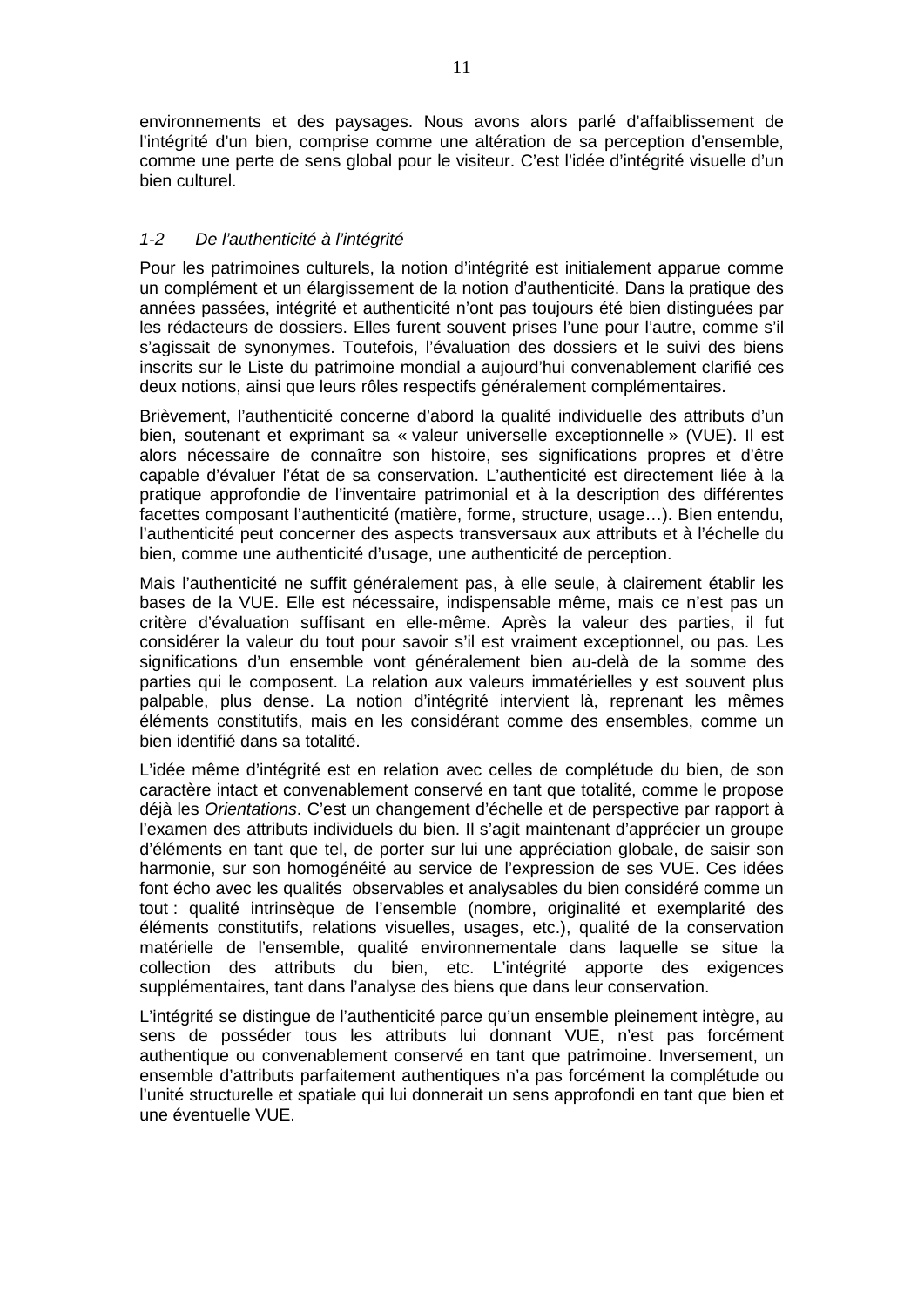#### *1-3 L'intégrité comme outil d'évaluation des patrimoines culturels*

L'usage de la notion d'intégrité est apparu en premier lieu comme un outil pratique d'analyse et d'évaluation d'un bien, progressivement complémentaire de l'authenticité. Il a joué un rôle croissant et parallèle à celui de l'augmentation de la taille et de la complexité des biens proposés pour la Liste du patrimoine mondial : les ensembles urbains, les nominations en série, les paysages culturels, le patrimoine industriel, etc. Cette notion apparaît alors comme un outil pratique, aidant à comprendre les limites d'un bien et la constitution des séries. Elle est une étape importante dans la détermination de la frontière entre des attributs qui contribuent à la VUE et ceux n'en ayant pas. Le manque d'intégrité ou, au contraire, l'estimation d'un degré suffisant d'intégrité marque un point essentiel dans l'avancement de l'évaluation d'un dossier.

L'intégrité est apparue comme une notion opératoire complémentaire des outils classiques. Elle pouvait éclairer les analyses comparatives des biens, notamment celles des plus complexes, lorsqu'il faut dire pourquoi tel site est plus remarquable qu'un autre, en quoi il est unique et pourquoi il est vraiment exceptionnel. Aux approches souvent sommaires et biaisées des études comparatives de beaucoup de dossiers, par la finalité de la conclusion à laquelle il faut à tout prix arriver, l'analyse de l'intégrité et de sa conservation apporte un élément de rationalité. Elle permet une forme d'objectivité comparative et elle permet de parler de démonstration, pour le moins de justification de la VUE. Ces notions de complétude, d'ensemble suffisamment étendu et structurellement intact, de stature hors du commun d'un bien par rapport aux autres sites comparables de par le Monde prennent alors un sens précis.

L'analyse de l'intégrité est apparue d'abord comme un point utile, puis progressivement comme une partie indispensable au sein de la méthodologie générale de l'évaluation des patrimoines culturels, tout en se distinguant de plus en plus de l'authenticité. Parallèlement, l'idée d'intégrité gardait le statut d'un outil empirique, modelé pour la circonstance par son utilisateur. Ce n'est en rien une notion facile à établir et à manipuler, comme le montre de nombreux textes de dossiers ou de rapports, encore moins un concept universel applicable de manière déductive ou purement comptable. L'intégrité d'un bien culturel se révélait fort éloignée d'une méthode d'ordre quantitatif, pour devenir un moyen de compréhension et d'appréciation d'un ensemble, la détermination d'un seuil d'ordre qualitatif. L'intégrité paraît donc une question de niveau suffisant, ou pas, de degré à atteindre pour des biens complexes et des ensembles.

#### *1-4 Les questions posées par le passage de l'outil au concept d'intégrité*

Si, à partir de l'empirisme pratique de ses origines, on cherche à faire passer l'idée d'intégrité vers le statut d'un concept normalisé de l'évaluation des patrimoines culturels, une série de remarques et de questions se font jour :

- Les méthodes de l'évaluation des patrimoines naturels, issues des pratiques des sciences descriptives, ne semblent pas transposables aux patrimoines culturels. L'usage de l'intégrité comme outil de l'évaluation des patrimoines culturels ressort clairement des sciences humaines et sociales au sein desquelles le qualitatif joue un rôle souvent prépondérant, mais délicat à apprécier de par sa nature fréquemment subjective.
- La complétude abordée par l'intégrité fait qu'elle ne s'applique pas critère par critère, tels que définis par la Convention et les *Orientation*, mais à l'ensemble du bien compris tant comme espace physique (le bien et ses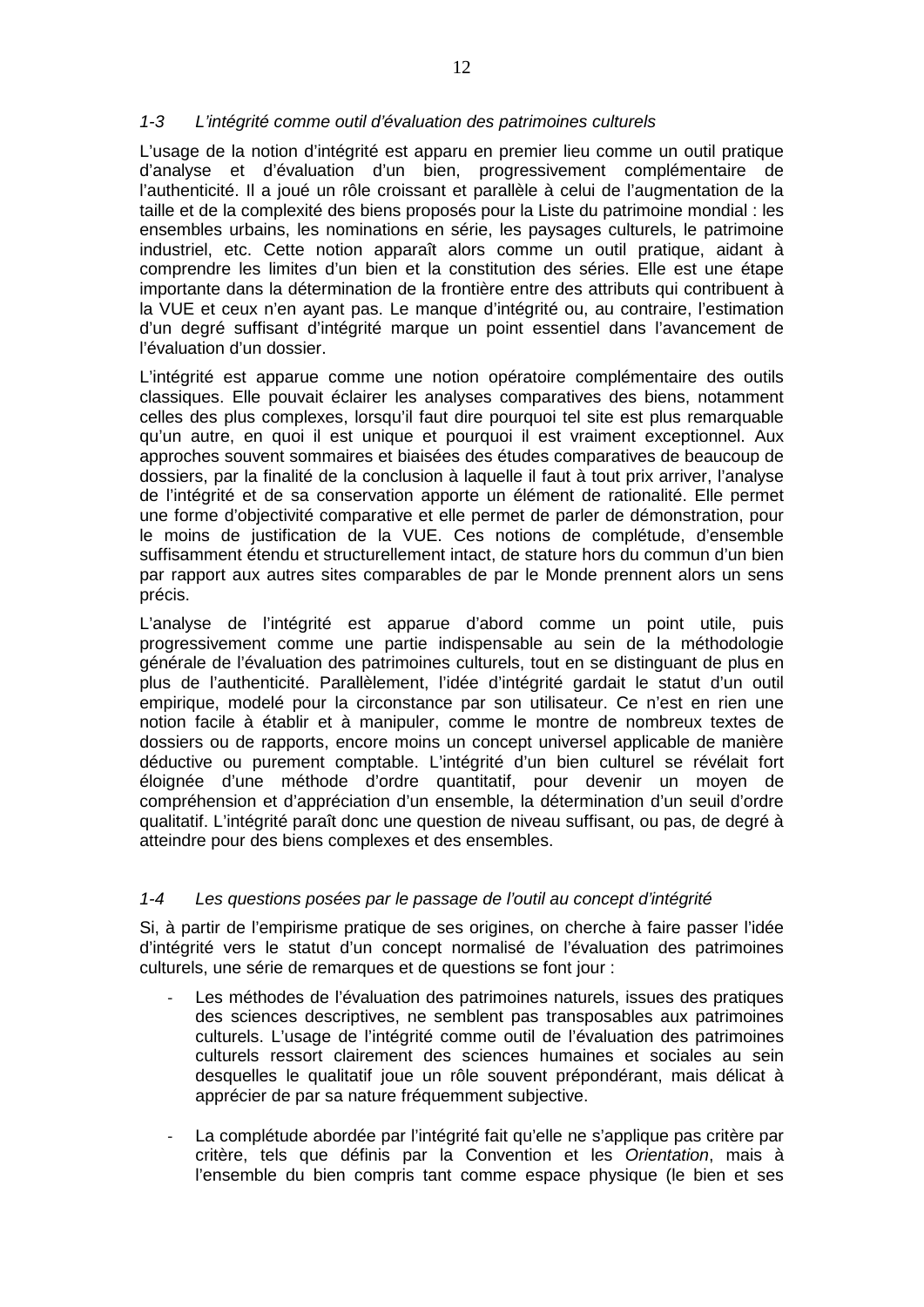attributs matériels) que comme un tout socio-historique (le bien au long de son histoire, ses significations et ses représentations), notamment quand il est comparé à d'autres biens similaires.

- L'intégrité est une notion globale, qui s'adresse à des biens complexes et des ensembles, mais il faut définir les champs dans lesquels s'inscrivent les lectures de l'intégrité. Il y a certainement des typologies, pour le moins différents aspects,d'intégrité et il faut définir lesquelles si l'on veut atteindre un degré suffisant de pertinence pour pouvoir formuler des directives complémentaires au sein des *Orientations*.
- Est-il possible de définir une méthodologie de l'intégrité, du moins de suggérer des pistes qui pourraient constituer une aide tant pour la rédaction des dossiers que pour unifier les pratiques d'évaluation sur ce point ?

## **2- Les différents aspects d'intégrité des patrimoines culturels**

#### *2-1 L'intégrité de composition, la complétude d'un bien*

En premier lieu, et conformément aux *Orientations* actuelles, l'évaluation de l'intégrité se tourne vers la notion de complétude du bien et de son caractère intact. Possède t-il tous ses attributs qui contribuent à la VUE, ou du moins une large part d'entre eux ? Au-delà, le nombre et la qualité de ces attributs, sont-ils suffisants pour exprimer une possible VUE ? L'ensemble est-il lisible et fait-il sens tant pour les habitants du lieu que pour les visiteurs ? Forme t-il un panorama ou un paysage culturel cohérent, sans altération majeure ? Est-il menacé à terme dans son intégrité visuelle ? Quels types de protection et de programme de conservation visent au maintient de cette intégrité comme condition d'expression de la VUE ?, etc.

Bien entendu, en termes méthodologiques, ces approches reposent sur les pratiques d'inventaires, leur demandant de passer de l'analyse du particulier aux visions générales, à l'appréciation des ensembles, puis de leurs panoramas et paysages. Mais c'est une étape seconde, l'inventaire en lui-même ne permet pas de répondre aux questions d'intégrité. Notons qu'une cartographie d'accompagnement des inventaires permet une bonne approche de l'intégrité des contenus qui composent un bien. La forme la plus évoluée en sera le système d'information géographique (SIG), qui associe une carte numérique et une base de données interactive. Une idée importante associée à cet inventaire cartographié des composantes d'un bien est celle de leurs positions relatives. Elle est complétée par celle de l'authenticité de ces positions par rapport à l'histoire du bien, et elle prépare l'étape suivante que nous proposons : l'intégrité structurelle des biens complexes et des ensembles.

Comme déjà indiqué, l'appréciation de l'intégrité des contenus est en articulation importante avec les analyses comparatives d'autres biens similaires.

Si l'intégrité part du global et du complexe, elle s'applique aussi aux sousensembles. Elle peut s'envisager suivant des échelles décroissantes. L'intégrité des parties peut à son tour être questionnée, comme contribuant de manière significative, ou pas, à la VUE de l'ensemble.

L'une des applications les plus évidentes de l'analyse de l'intégrité de contenu ou de composition d'un bien est l'aide au repérage des limites géographiques d'un bien, comme rassemblant suffisamment d'éléments constitutifs (attributs) afin d'exprimer le plus pleinement possible son éventuelle VUE .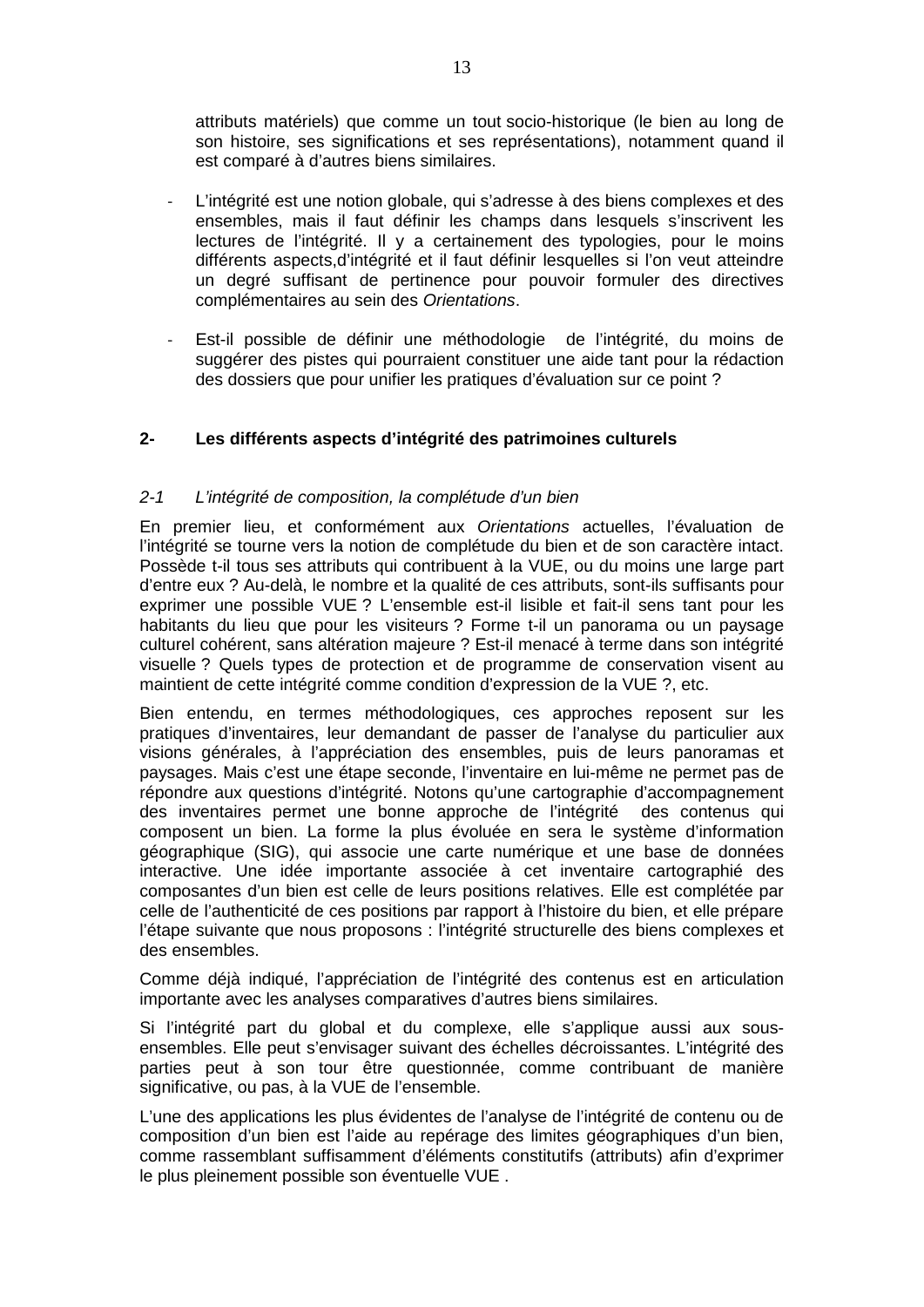## *2-2 L'intégrité structurelle, la compréhension des biens culturels*

La question de l'intégrité d'un bien est toutefois plus complexe que la seule complétude des éléments le composant. Il faut aussi prendre en compte les relations entre les éléments constitutifs et leur lisibilité. Le bien est-il compréhensible en tant que tout complexe ? C'est-à-dire ces éléments, suffisamment nombreux et étendus (étape précédente), ont-ils suffisamment de relations intelligibles entre eux pour être un exemple particulièrement remarquable de bien ? Est-il, au-delà de sa richesse intrinsèque, un bien explicite et compréhensible par le visiteur ? Ai-je atteint cette évidence du tout comme bien unique, ou suffisamment remarquable, pour que je puisse le juger exceptionnel, de l'ordre de l'universel ?, ou pas.

Il est donc nécessaire d'ajouter une analyse des relations entre les éléments constitutifs du bien : relations physiques et relations visuelles, relations d'usage du bien dans son ensemble, ou encore relations symboliques et scientifiques dans la mesure où elles sont des attributs de la VUE. Elles définissent une structure du bien, une forme de texture réunissant les attributs entre eux au sein d'un réseau. Ces ensembles relationnels supportent en eux-mêmes des valeurs matérielles et des valeurs immatérielles. Il doit ressortir de cette étude la vision systémique d'un bien pleinement compréhensible et dont le sens exprime effectivement une VUE, ou pas. Cette intégrité structurelle doit être exemplaire lorsqu'on entend se placer dans la catégorie des biens éligibles sur la Liste du patrimoine mondial.

Par ailleurs, une bonne connaissance historique et/ou archéologique est indispensable pour donner sens et valeur à cette intégrité de structure et de relations. Une faiblesse ou une trop grande approximation ou une lacune de connaissances peuvent considérablement affaiblir l'intégrité et donc compromettre l'expression de la valeur du bien. En d'autres termes, il devient difficile de parler d'intégrité structurelle d'un bien par méconnaissance ; inversement, il est envisageable de parler d'intégrité des connaissances à propos d'un bien.

La qualité de l'intégrité structurelle est conditionnée par ses rapports à l'authenticité des éléments constitutifs, bien entendu, mais aussi par l'authenticité des relations qu'ils entretiennent. Il y a ici un rapport dialectique entre authenticité et intégrité, deux notions qui se complètent et se valident mutuellement au cours de leur analyse, d'où parfois la confusion évoquée plus haut.

Enfin cette intégrité structurelle s'exprime par différentes voies qui dépendent souvent du type de bien envisagé. Le plus commun est un seuil d'intelligence de l'ensemble, seuil qui rend le bien compréhensible et lui donne sens. Une autre voie d'approche de l'intégrité constitue même une catégorie du Patrimoine mondial : le paysage culturel. L'intégrité visuelle et paysagère est une forme de l'intégrité structurelle et relationnelle d'un bien.

Toutefois, une question demeure en cas de bien à l'histoire complexe et ayant connu différentes restructurations : quelle strate de l'intégrité est prise en compte ? Ne fautil pas aller jusqu'à un inventaire des différentes situations successives du bien et examiner leur degré d'intégrité propre ? On a alors à faire à un bien possédant différents niveau d'intégrité structurelle. La remarque vaut également pour l'authenticité.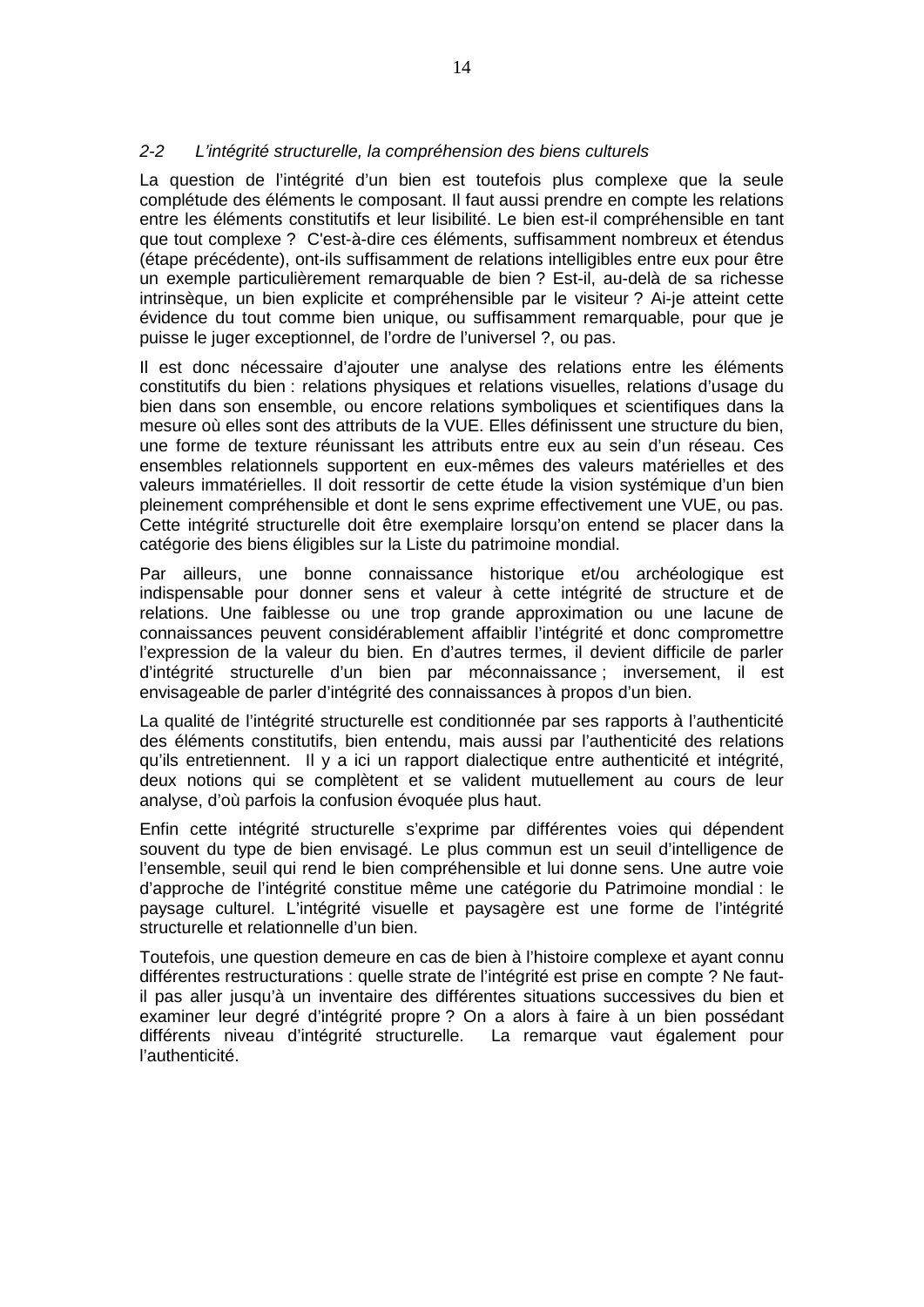

*les différents aspects d'intégrité des patrimoines culturels et leurs relations*

*Michel Cotte – ICOMOS, mars 2012*

*Figure 1*

# *2-3 L'intégrité fonctionnelle*

Une autre étape est franchie quand le bien conserve une intégrité fonctionnelle d'ensemble. Si les approches précédentes de l'intégrité avaient un caractère statique, ou bien évoquaient une succession d'étapes chronologiques bien distinctes, celle-ci prend un caractère dynamique. Il s'agit-là de biens vivants, et l'intégrité fonctionnelle rejoint la question de l'authenticité des usages. Si souvent les deux notions se complètent, elles peuvent aussi s'opposer et se contredire. La conservation de la fonctionnalité a peut-être entraîné des changements dans l'authenticité et s'être réalisée à son dépens. Ce sont des questions complexes qu'il faut examiner au cas par cas, à nouveau avec l'aide de l'analyse comparative pour des biens similaires ou de la même catégorie. Il faut aussi que la connaissance historique et/ou archéologique du bien patrimonial soient d'un excellent niveau pour accéder à un tel de discernement, ce qui, reconnaissons-le est loin d'être toujours le cas. Cette connaissance participe à la VUE de l'ensemble.

Remarquons que pour des biens en situation d'arrêt, il peut y avoir le maintien d'une intégrité fonctionnelle. Le bien est simplement en situation d'absence d'usage, mais il peut reprendre son activité si nécessaire, sans intervention majeure.

Au-delà, l'intégrité fonctionnelle peut devenir une question de connaissance historique et technologique, pour un bien qui l'a matériellement perdue mais dont la documentation peut permettre de bien comprendre ce qu'à été son fonctionnement dans le passé. L'intégrité matérielle a en elle-même disparue, mais est s'est conservée sous forme documentaire, sous forme de savoir-faire ce qui peut revêtir d'importantes significations. Elle peut même se traduire par les outils de modélisation numériques en réalité virtuelle ayant un haut degré d'intégrité documentaire.

Il peut aussi y avoir des conflits entre les différents niveaux d'intégrité, comme il pouvait y en avoir entre intégrité et authenticité. Un site en apparence très complet, au caractère intact et pleinement conservé au cours des âges, donc dépositaire d'un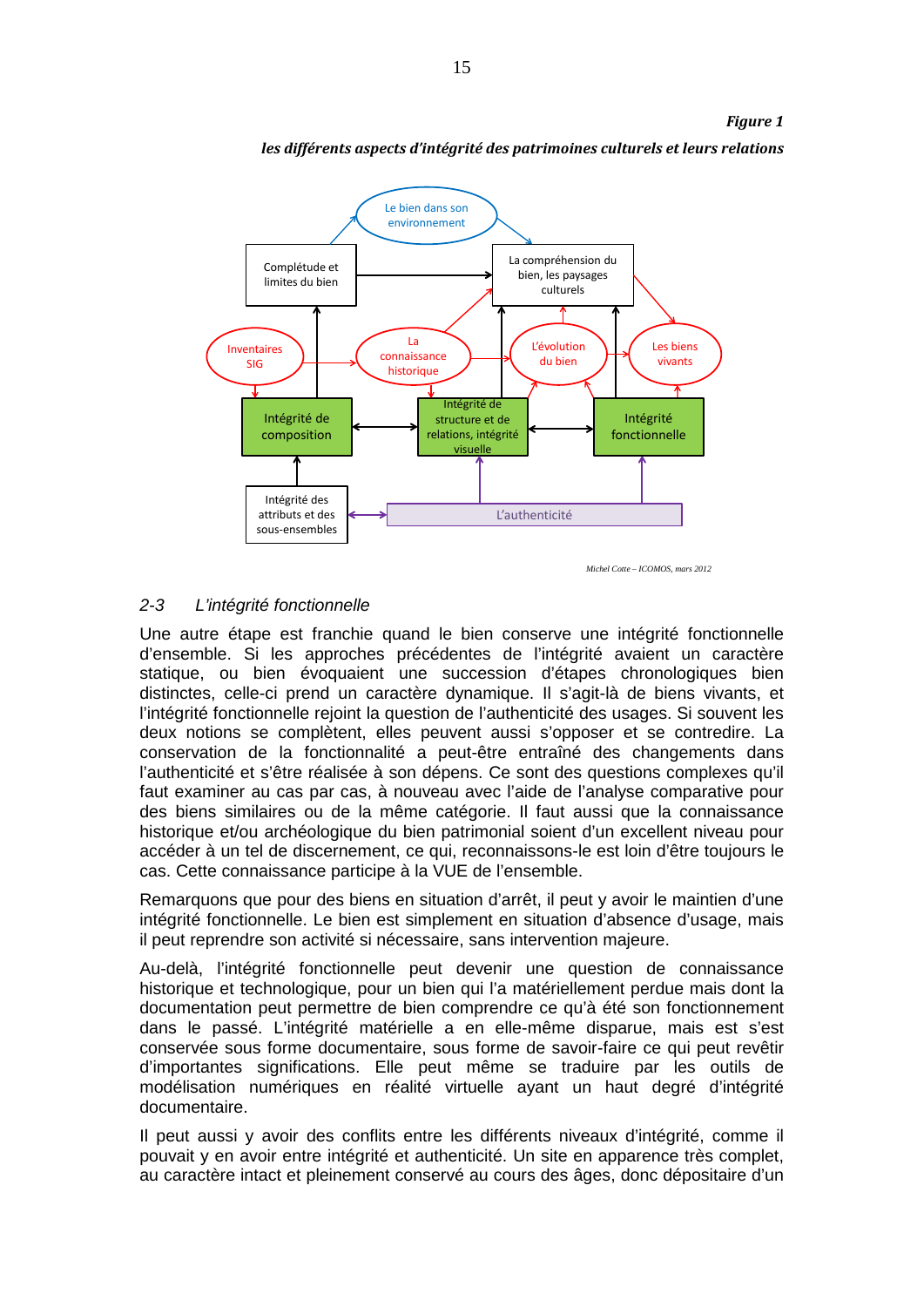caractère *a priori* intègre, peut avoir perdu son sens profond parce que l'on ne comprend plus sa fonctionnalité. Ses valeurs ne sont pas supprimées, mais elles se déplacent et elles peuvent changer de niveau. D'autres sites ayant été réutilisés ou aux fonctions d'usage ayant changé peuvent être difficiles à comprendre quant à leurs fonctionnalités antérieures. L'intégrité de composition peut être qualifiée de bonne, mais l'intégrité structurelle est peu certaine et l'intégrité fonctionnelle reste inaccessible dans l'état des connaissances.

#### *2-4 La question des intégrités spécifiques à certains types de patrimoines*

Parmi les difficultés rencontrées lorsqu'on souhaite approfondir la notion d'intégrité, la question de l'applicabilité de références communes à tous les types de patrimoines culturels se pose avec acuité. La variété des patrimoines culturels reconnus par la Convention est trop large pour que la question ne se pose pas, et les catégories proposées aux points précédents restent éminemment ouvertes. Elles ne sont que des indications et une aide méthodologiques aux études de cas. Chaque analyste doit bâtir une grille d'évaluation des intégrités en jeu pour un bien donné, en partant des éléments constitutifs du bien et afin d'en comprendre mieux la VUE. Ces analyses doivent se fonder sur les attributs de la VUE. Pointons simplement quelques approches propres à quelques uns de ces patrimoines.

En archéologie, les notions de strates propres aux différentes périodes d'occupation sont essentielles. L'intégrité passe donc par une analyse des contenus des différentes périodes afin de savoir leur contribution à une possible VUE de site. Compte tenu de la nature des connaissances, généralement obtenues par des fouilles destructives, cela nous renvoie à la qualité de la documentation archéologique réunie et à son niveau de complétude, également aux pratiques de fouilles et à leurs évolutions. La question de l'intégrité de composition et de compréhension des structures et des fonctions fait écho à une autre question d'intégrité : celle des connaissances acquise sur la période et sur le site lui-même.

Pour le patrimoine industriel, la question de la compréhension de la complexité des processus industriels et de leurs évolutions est centrale, mais parfois difficile à pleinement expliciter pour un site donné. Plus largement, et en lien avec le patrimoine technologique et/ou scientifique, la notion même d'évolution *in situ* est une valeur intrinsèque de ces patrimoines, liée au progrès. Que devient alors la notion d'intégrité puisqu'il s'agit d'une évolution permanente, ou presque, des procédés ? La question d'intégrité, et par ricochet celle de l'authenticité, se déplacent vers la compréhension non seulement des composantes statiques d'un site mais aussi vers l'intelligence du système sociotechnique dynamique présent sur le site, et de l'évaluation de ses valeurs matérielles et immatérielles, comme de son impact historique dans la durée.

Dans le cas d'un paysage culturel, l'approche de l'intégrité apparaît comme un élément essentiel de la compréhension même du paysage, de ce qui le constitue, de ce qui lui donne sa légitimité et son identité. L'intégrité est là directement liée à la justification, ou pas, de la VUE. L'analyse de l'intégrité joue un rôle central dans l'évaluation du bien. Un jeu de relations entre des niveaux d'échelle différente s'enclenche alors : un dialogue des éléments entre eux, des éléments individuels avec le tout, des éléments anthropiques et des éléments naturels, etc. Des notions qualitatives et esthétiques se manifestent au sein de l'idée même d'intégrité paysagère ou panoramique, voire des notions morales et philosophiques comme l'intégrité de l'expression d'une relation particulière de l'homme avec son environnement naturel. Pour différents sites, un accent divers sera placé sur ces notions en relation avec la VUE. Il ne sera pas nécessaire to prendre en compte toutes ces notions pour tous les sites.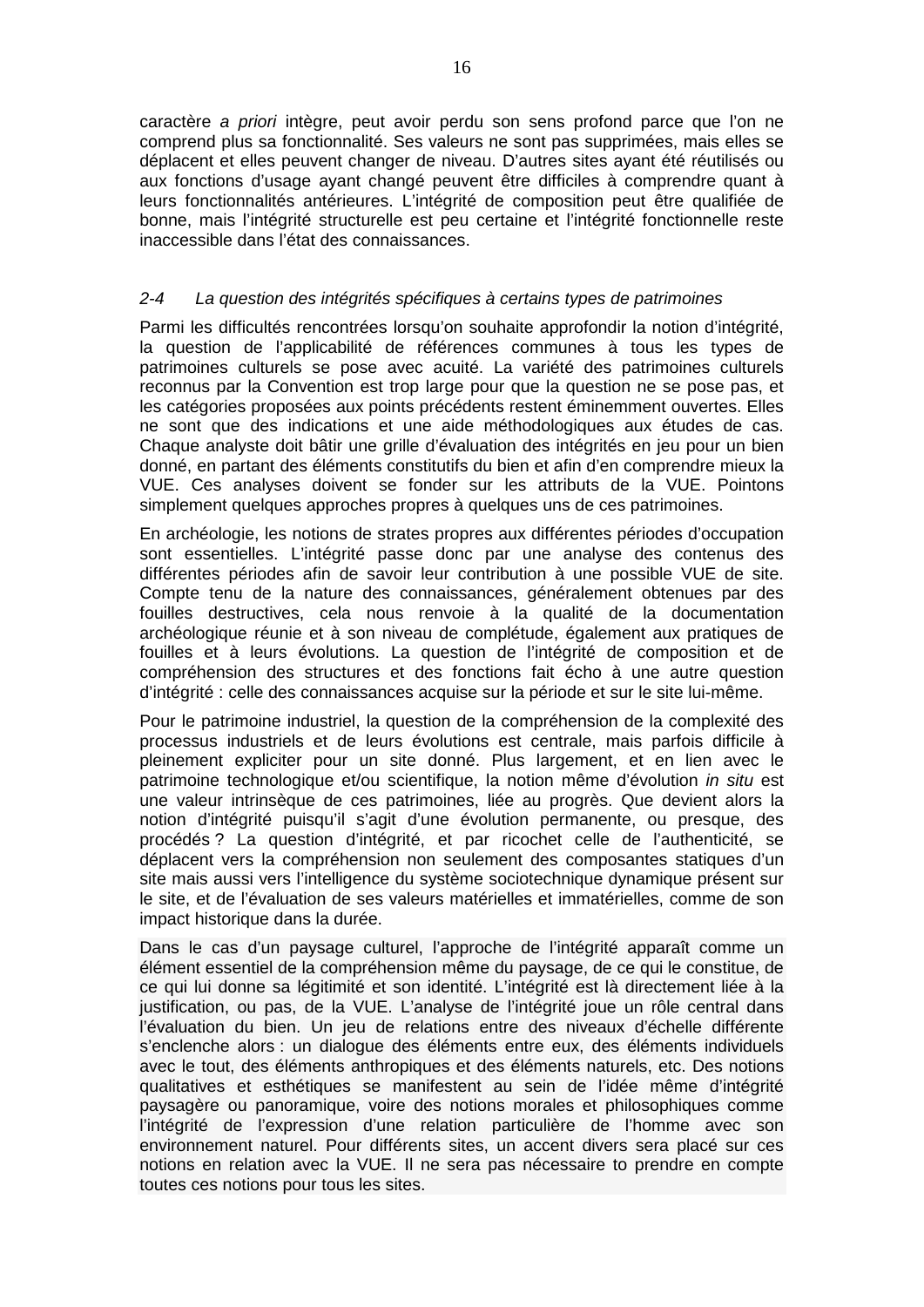Dans le cas des villes, nous retrouvons l'idée d'évolution permanente comme valeur même du lieu urbain, ce qui pose la question de l'analyse du changement en relation dialectique avec celle de l'intégrité et de l'authenticité. L'intégrité renvoie souvent à des axes de vision ou à des panoramas urbains privilégiés, exprimant une forme de l'intégrité à un moment donné de l'histoire de la ville, en lien avec son authenticité. La question des usages, pour les villes comme pour les villages, rencontre fréquemment des évolutions radicales, des ruptures et même des pertes de fonctionnalités importantes au profit de l'émergence de nouvelles, ce qui laisse souvent des traces importantes en termes d'intégrité du bien. Les villes peuvent être appréciées pour les résultats de leur évolution ou pour une période particulière de leur histoire. Les raisons pour lesquelles elles sont appréciées doivent être comprises de manière claire en relation avec leur intégrité.

En conclusion, la notion d'intégrité des biens culturelles est une notion plurielle, plurielle en elle-même et plurielle dans ses rapports à une large variété de thèmes patrimoniaux. Il semble difficile d'en faire un concept unificateur puissant de l'évaluation des patrimoines, tout en soulignant sa nécessité et son utilité. L'objectif serait ici de donner des indications pour une approche mieux réfléchie de la notion d'intégrité et des suggestions méthodologiques pour y parvenir efficacement.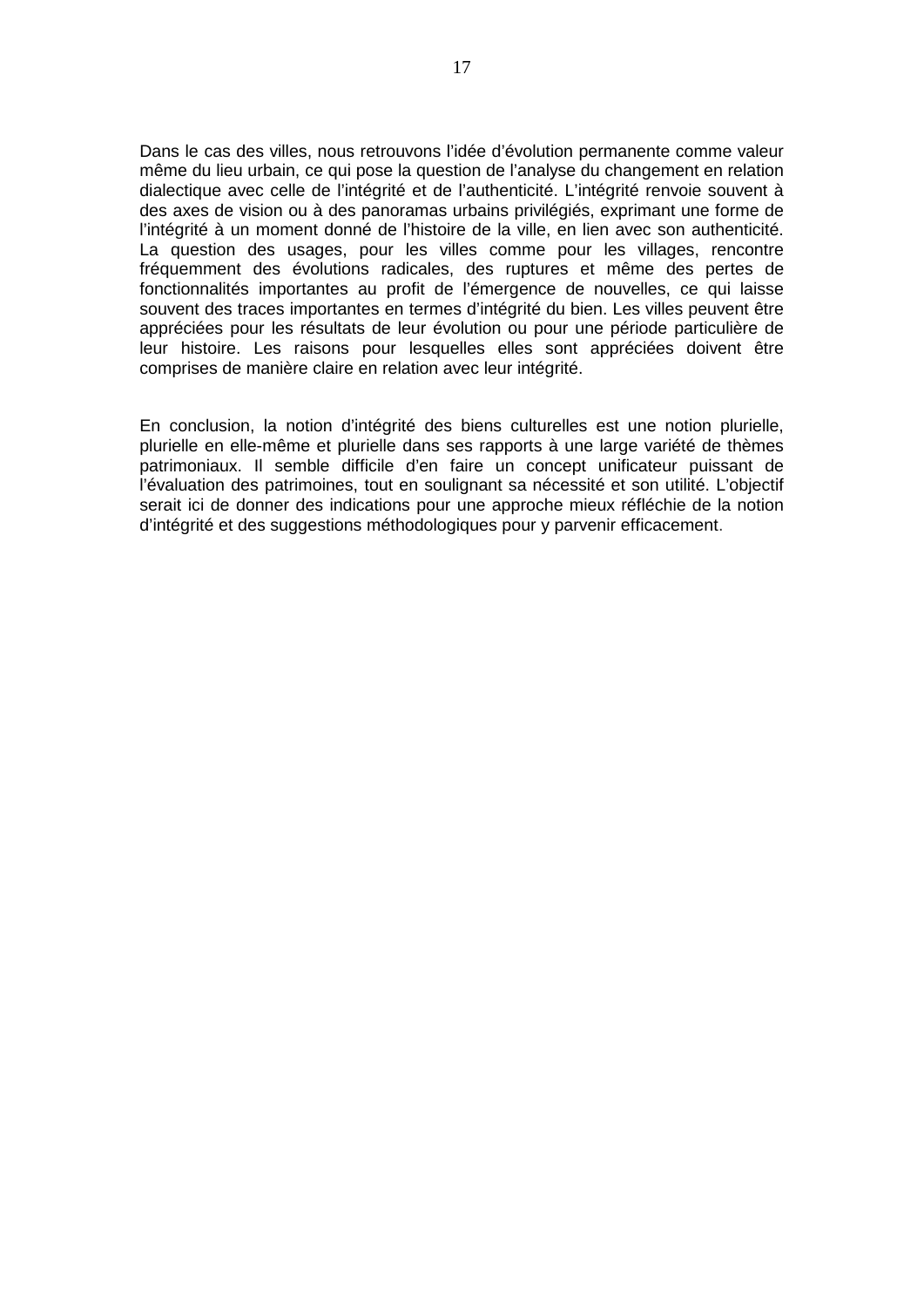## **5. Contribution by ICCROM on "Management of Integrity for Cultural Heritage"**

The starting point for any effective management of a World Heritage property lies in understanding clearly the Outstanding Universal Value (OUV) as well as the attributes (both tangible and intangible) which carry that OUV. No matter the criteria for which a property is inscribed, each property will manifest that OUV in different ways and will have different attributes through which we understand the OUV. Once the OUV has been identified along with its relevant attributes, the two conditions that must then be met are to ensure that the attributes are "genuine" or truthful (authenticity) and that they are whole and intact (integrity).

According to Paragraphs 87 of the Operational Guidelines, all properties nominated for inscription on the World Heritage List must meet the conditions of integrity. Integrity is further defined in Paragraph 88 to mean a measure of the wholeness and intactness of the natural and/or cultural heritage and its attributes. Examining the conditions of integrity therefore requires assessing the extent to which the property:

- a) includes all elements necessary to express its Outstanding Universal Value;
- b) is of adequate size to ensure the complete representation of the features and processes which convey the property's significance;
- c) suffers from adverse effects of development and/or neglect.

In considering how to manage integrity for properties already inscribed on the World Heritage List, we must then begin with the concepts of wholeness and intactness.

#### **Management of "Wholeness"**

In regard to wholeness, parts a) and b) above are the relative measures that we must consider. At the time of inscription, all elements necessary to express the OUV of a property must be present within the boundaries of that property, and the property must be of adequate size to convey the property's significance. If these two aspects are met, we can say that the property has "wholeness". Both of these aspects must be met at the time of inscription. These are elements that a State Party must take into account when drawing the boundaries of the property, and that the Advisory Bodies and the World Heritage Committee must evaluate before the property can be inscribed.

The management of these aspects, once a property has been inscribed, is a relatively simple matter. The State Party must not change the boundaries of the property in any way which would exclude necessary elements for the expression of OUV, or reduce the size of the property in any way that would compromise the complete representation of the features and processes which convey the OUV.

The process of changing the boundaries of a property are already well established within the Operational Guidelines, and any changes to the boundaries, both minor and major, must pass through a review process by which the Advisory Bodies and then the World Heritage Committee examine the new boundaries to evaluate whether there is any adverse impact on the OUV including integrity.

With this system, any management decision to change the boundaries of a property would go through a sufficient evaluation process to determine that there is a negative impact on integrity.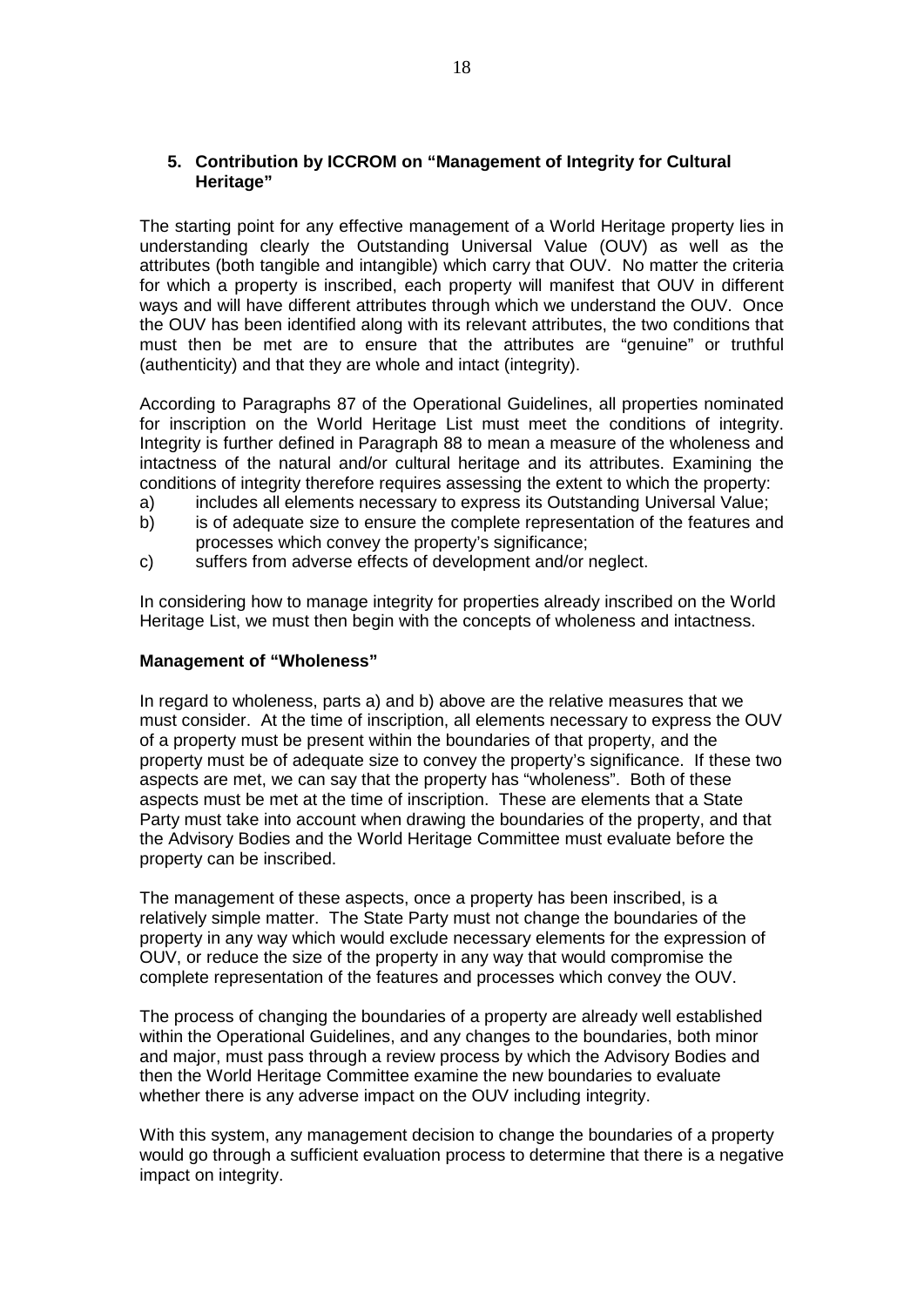A case illustrating this point can be found in the delisting of the Arabian Oryx Sanctuary in Oman from the World Heritage List in 2007. Although a natural rather than cultural site, this case clearly illustrates the necessity to manage the "wholeness" of the property. As stated on the website of the World Heritage Centre:

The World Heritage Committee deleted the property because of Oman's decision to reduce the size of the protected area by 90%, in contravention of the *Operational Guidelines* of the Convention. This was seen by the Committee as destroying the outstanding universal value of the site which was inscribed in 1994.

In 1996, the population of the Arabian Oryx in the site, was at 450 but it has since dwindled to 65 with only about four breeding pairs making its future viability uncertain. This decline is due to poaching and habitat degradation.

After extensive consultation with the State Party, the Committee felt that the unilateral reduction in the size of the Sanctuary and plans to proceed with hydrocarbon prospection would destroy the value and integrity of the property, which is also home to other endangered species including, the Arabian Gazelle and houbara bustard.

This case clearly illustrates a situation whereby the significant reduction of the boundaries called into question the "wholeness" of the property. The reduction of the boundaries of the property harmed the "wholeness" of the habitat, rendering it too small to contain the necessary processes for the conservation of the Oryx, along with other species.

#### **Management of "Intactness"**

The issue of management of "intactness" is more complex than that of "wholeness". Consideration must be given to the ongoing condition of the attributes that carry the OUV of the property. According to section c) of Paragraph 88, these attributes must not suffer from either adverse effects of development and/or neglect.

As with "wholeness", "intactness" certainly needs to be present at the time of inscription, and needs to be maintained in the long-term. The intactness" of the property, however, is, a key aspect of integrity that needs to be managed carefully over time. In order to do so, we must look at both aspects mentioned in part c) of paragraph 88. We must make sure that we manage to prevent neglect (and we could, perhaps add the term "prevent deterioration") and also to prevent adverse effects of future development. Each of these concepts will be examined below.

#### *Management to Prevent Neglect*

As mentioned in the first paragraph, in managing to prevent neglect, the first step that is necessary is to understand the OUV and the attributes which carry it. These attributes will vary depending on the specificity of the OUV including its specific importance as well as its typology. One could imagine that there might be similar types of attributes common to most historic towns, most cultural landscapes, or most archaeological sites. It is important to state, however, that this will not always be the case, depending on the underlying OUV.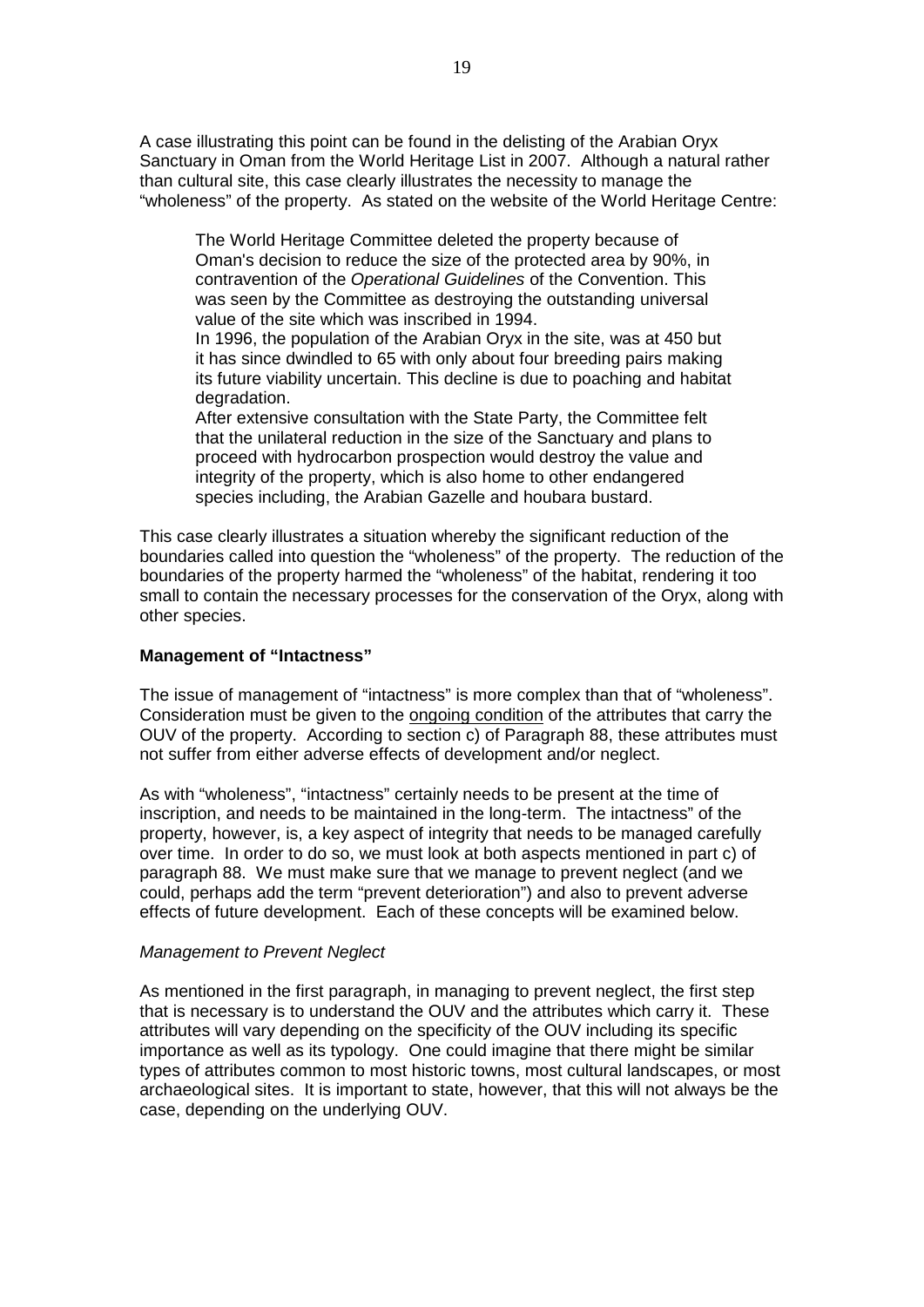Nevertheless, the specific attributes for the property should be identified and confirmed during the nomination and inscription process, and should be the focus of management once the property is inscribed on the World Heritage List.

In general there will be two types of attributes that may be present for a property (although by no means will both be applicable for all properties).

1. Physical Elements: These elements may include natural or manmade materials which together constitute the physical attributes of the World Heritage property. For cultural heritage, this may include buildings, gardens, landscapes, towns, archaeological remains, or wholly natural features, along with the individual materials which constitute them, alone or taken together. The relationships between physical elements may also be important attributes.

In order to manage for the integrity of these physical elements, we need to make sure that the physical condition of these elements, alone and in relation to each other, remains adequate to continue to carry the OUV of the property.

Management tools for maintaining integrity would include adequate monitoring systems, adequate maintenance and conservation regimens, as well as the necessary planning processes to maintain adequate physical condition (for example, adequate visitor management to ensure that there is no physical deterioration due to too many people).

2. Processes and Intangible Elements: Cultural World Heritage properties may also have processes and intangible heritage elements that are important attributes of the property. This may include traditional construction or maintenance practices, traditional management systems, or specific uses, spirit of place, or associations that form an important part of the OUV of the property. These processes and intangible elements must also be kept in a good "condition" in order to ensure the long-term integrity, and therefore OUV, of the property

In order to manage for the integrity of these processes and intangible elements, we need to make sure that they are encouraged to continue and have a presence within the World Heritage property. It is very likely that there will be some changes to these processes and intangible elements over time, but it will be important to ensure that they remain robust enough to have a continuity over time.

Management tools for maintaining integrity would include adequate processes for ensuring the handing down of skills from generation to generation (which may themselves be attributes of the OUV), adequate documentation systems for capturing these processes over time, adequate monitoring systems, adequate resources, and perhaps most important. adequate collaboration and control by the communities concerned.

#### *Management to Prevent Adverse Effects of Development*

In regard to this second area of "intactness", we are concerned with the management of the forward-looking changes that might take place at a property. The challenge is to have the tools in place to be able to adequately assess any potential developments to ensure that the attributes that carry the OUV and the property as a whole will maintain a good condition, and that they will not suffer in any way from neglect.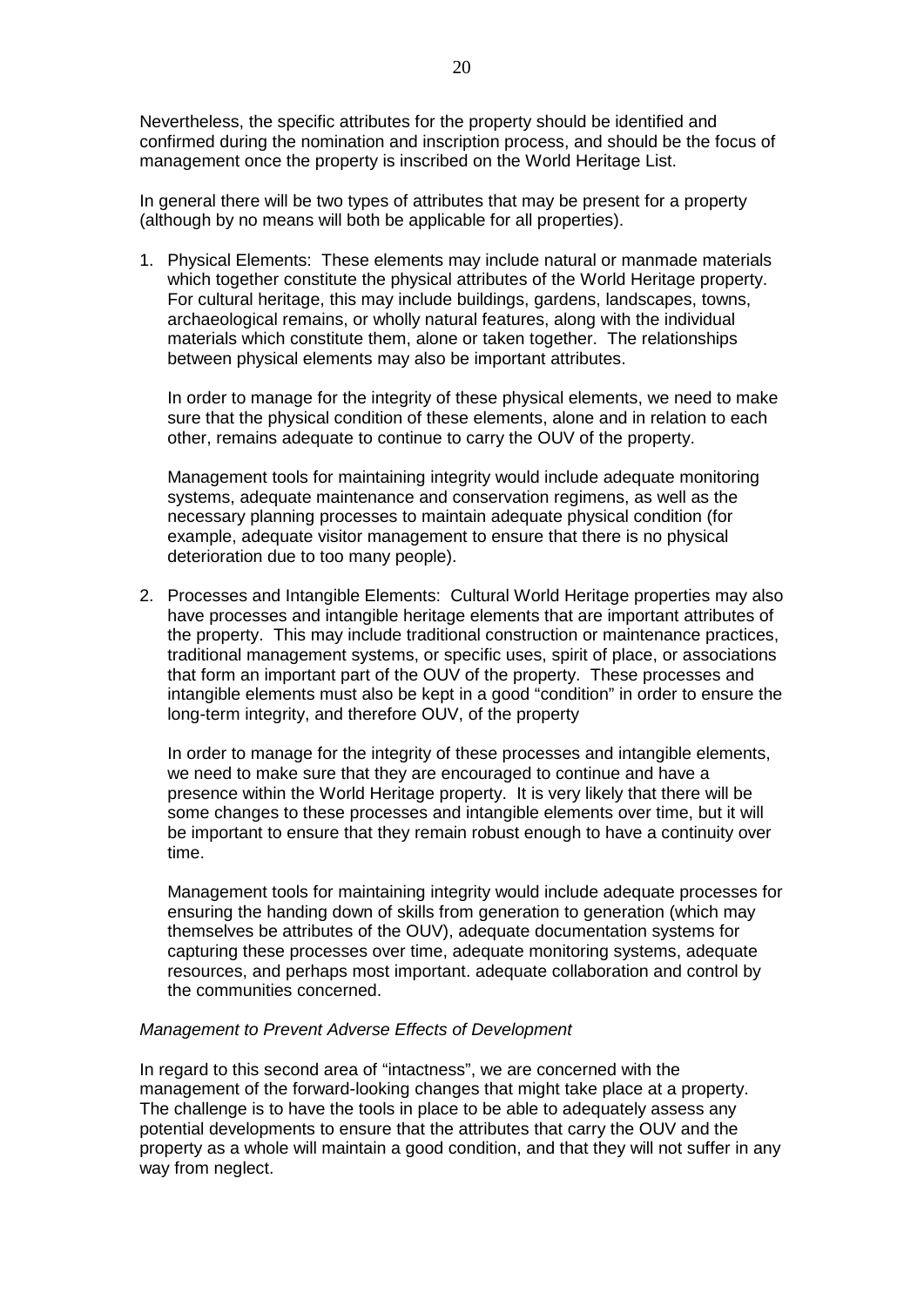The tools that would be necessary for this type of management include:

- Adequate Legislation: Is there legislation that protects the entire area of the property as well as the attributes (both tangible and intangible) that carry the outstanding OUV?
- Adequate Buffer Zones: Are there zones around the property, which through legislation or planning regulations, help to ensure that there are no adverse developments near the property which could affect its integrity in a negative way?
- Adequate planning: Are there adequate land use and other planning processes in place to ensure that future projects/changes do not harm the integrity, and therefore the OUV, of the property?
- Adequate Monitoring: Are their monitoring processes in place to make sure that any potential problems are caught and discussed before they become too advanced to stop? Does this monitoring incorporate all such activities which might have an impact whether directly or indirectly affecting the property (mining, large infrastructure, transport, commercial development, tourism development, etc.)
- Adequate Heritage Impact Assessment Tools: Are there impact assessment tools which can help the State Party to understand, at an early stage, whether developments will have a negative impact on the integrity, and therefore the OUV, of the property?
- Adequate Community Involvement: Are there processes in place to ensure that communities have a voice in the management and decision-making process for the property in such a way that common decisions can be taken which meet their needs while ensuring the integrity of the property?

## **Some Possible Questions**

- 1. Is it easier to explore the concept of integrity as it is manifest in typologies (buildings, historic towns, cultural landscapes, archaeological sites, etc.), or by the individual criteria? Or by neither as OUV is very specific to an individual property?
- 2. Are "wholeness" and "intactness" the best or only ways of describing integrity for cultural heritage?
- 3. Are the attributes of OUV best described as above? Are the concepts of "physical elements" and "processes and intangible elements" sufficient or are there other, more effective ways to categorize the attributes?
- 4. What about terms like "visual integrity", "functional integrity", and "structural integrity"? These terms are not found in the Operational Guidelines, but have sometimes found their ways into Committee decisions. Are they terms we should consider or will they confuse things more?
- 5. Should we be limiting integrity to prevention of adverse effects of development or should be looking at all of the factors that effect the property as found in the Periodic Reporting questionnaires.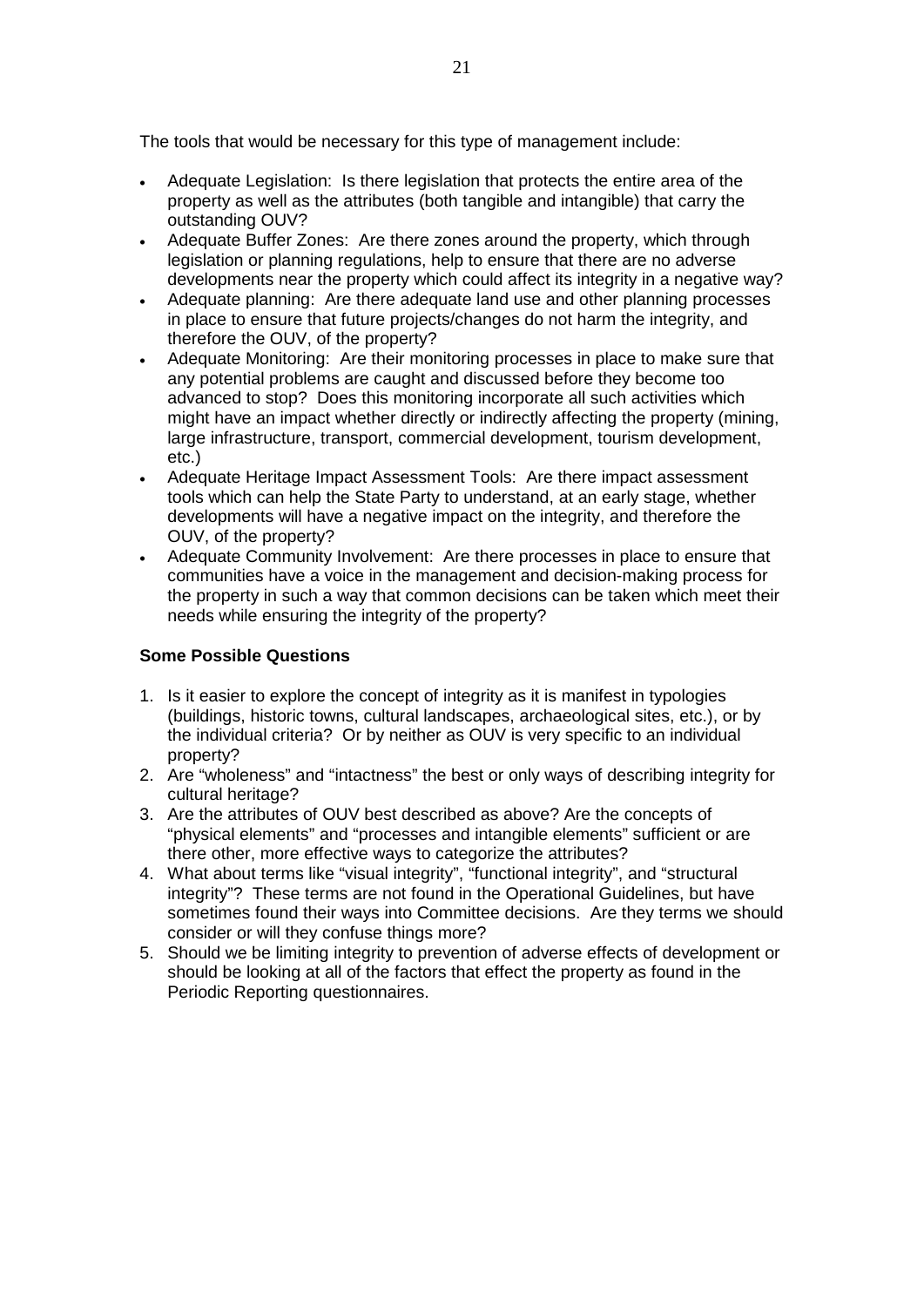# **6. Contribution by IUCN on "integrity for Natural Heritage"**

The concept of integrity applied to natural heritage has been considered in the Operational Guidelines from its first version, adopted in 1977. In addition to meeting one or more criteria, natural properties were also required to meet conditions of integrity defined for each of the criterion adopted. This approach remained little altered through 2005, when significant changes were introduced to the Operational Guidelines. In the 2005 version, an overall paragraph, applying to both cultural and natural heritage, was introduced which includes a definition of the concept of integrity and defines its assessment based on three main elements:

- a) [that the nominated property] includes all elements necessary to express its Outstanding Universal Value;
- b) is of adequate size to ensure the complete representation of the features and processes which convey the property's significance;
- c) [and does not] suffer from adverse effects of development and/or neglect.

These three elements are at the basis of IUCN's assessment of the conditions of integrity when it evaluates a property nominated for inscription on the World Heritage List.

IUCN recognises that the specific guidance provided in the Operational Guidelines for each of the criteria (vii) - (x), under paragraphs 91. to 95. although useful, also has its limitations. In its manual on "*Natural World Heritage Nominations: A Resource Manual for Practitioners*" (accessible at: [http://data.iucn.org/dbtw](http://data.iucn.org/dbtw-wpd/edocs/2008-100.pdf)[wpd/edocs/2008-100.pdf\)](http://data.iucn.org/dbtw-wpd/edocs/2008-100.pdf), IUCN provides further guidance on how to consider integrity in relation to natural properties. The manual notes that,

*'The task of identifying that the conditions of integrity are met needs to consider the following:*

- *Integrity needs to be considered in relation to the identified features of the property that are proposed as being of Outstanding Universal Value. A clear understanding of the definition and nature of these*  values is required before it is possible to consider the integrity of the *property;*
- *Integrity needs to consider the specific definitions in the Convention in relation to the different criteria;*
- *Identifying the integrity of the property needs to consider the features that are the subject of the nomination, and not be limited to national or territorial boundaries or institutional responsibility;*
- *Expert advice is normally required to advise on the completeness of the feature, and the detailed range of interests that should be encompassed to include all the elements of Outstanding Universal Value;*
- *Integrity requires an understanding not only of physical features (landforms, habitats) but also the processes that maintain them – and the scale on which they operate;*
- *There should always be a logical and scientific basis for the selection of the area to be nominated. Properties that are nominated on administrative boundaries alone, without consideration of the extent of the natural features, and how they are protected, should be looked at critically;*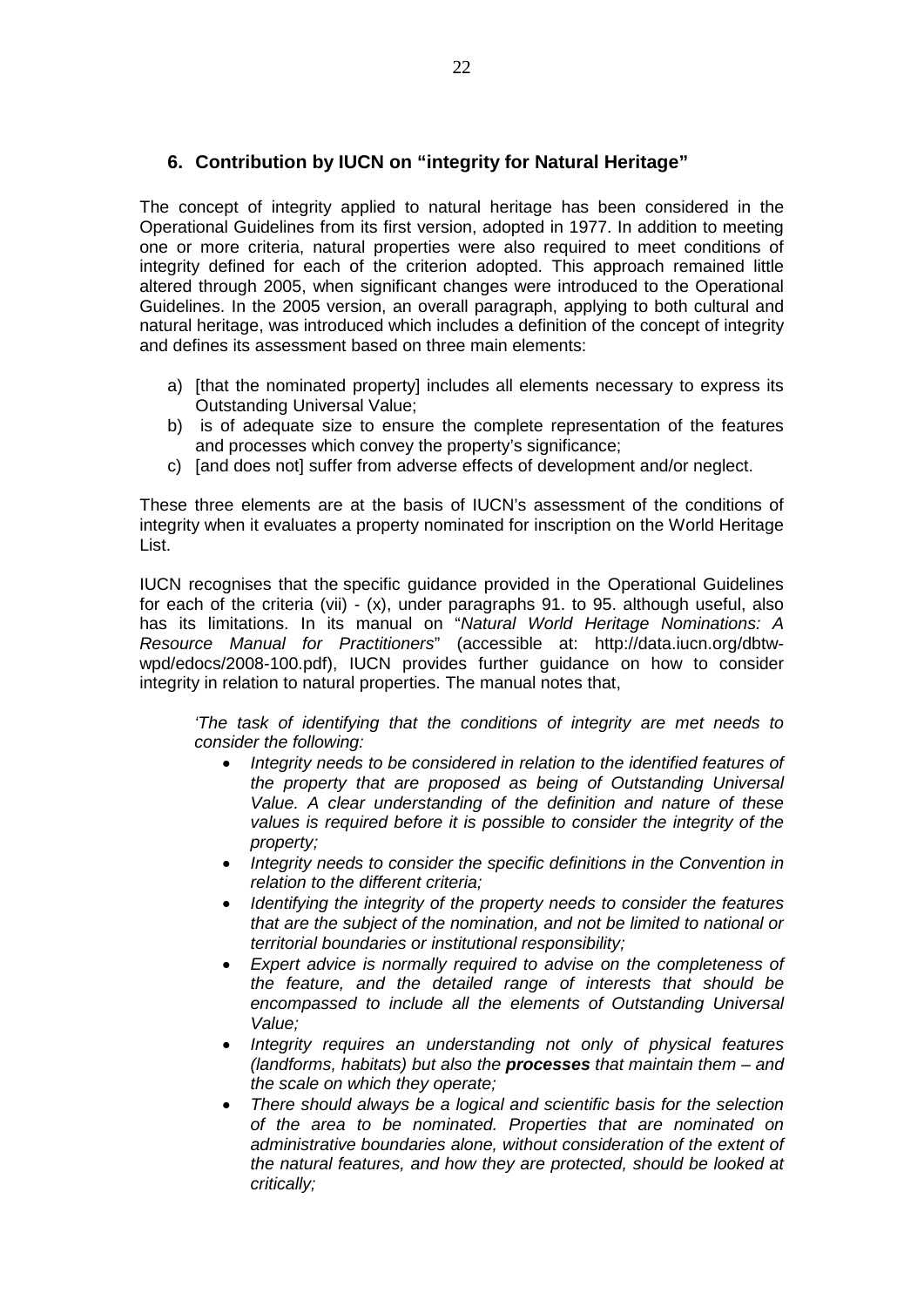- *Examination of questions of integrity should consider whether the property is big enough to encompass the full range of Outstanding Universal Value. This may include the need to consider linking the property with other areas in a series…;*
- *It may be possible to argue that integrity conditions are met by a property that includes a representative area of a wider landscape, habitat or geological system, however it will be important to show that the boundaries have a logical basis for distinguishing the nominated property from the wider area, and that the property is of Outstanding Universal Value when considered in relation to the wider area;*
- *The detailed measures of integrity vary according to the type of property under consideration. It is not possible to provide detailed guidance on the types of factors that need to be considered for every property, as these vary according to the particular characteristics. In general, the detailed illustrations under the definition of integrity for each of the natural criteria should be used as guidance to assessing the completeness of the property*.'

As of the main elements of the assessment of condition of integrity included in the definition referred to in the Operational Guidelines is the adequate size of the nominated property to ensure the complete representation of the features and processes which convey the property's significance, IUCN's manual on nominations further includes specific guidance on boundaries and buffer zones in relation to integrity. Effective property boundaries are a key requirement for natural properties to meet the conditions of integrity but also a precondition in relation to the demonstration of effective protection and management, as without them it is not possible to define clear legal protection or a management system. IUCN's evaluation of a nomination follows a standard report format that includes a sub-section specific to boundaries in relation to the assessment of conditions of integrity of the nominated property. Therefore the manual refers to the following:

## *'Guidance on establishing adequate property boundaries*

- *The property boundaries must encompass the features necessary to meet the conditions of integrity (ie a complete and intact set of features and the relevant processes that support them);*
- *Boundaries must be clearly defined and related to the legal protection and management of the property;*
- *The boundaries of the properties must be logical and defensible in relation to the identification of features that are core to the significance of the property;*
- *Boundaries of the property should be readily identifiable in the field if they are to be useful for management. Good boundaries will often be based on natural or physical features, such as cliff lines, watersheds, valleys or rivers. Effective boundaries may also be based on manmade features such as roads which may often be critical features in relation to management, although more care is needed with using manmade features to ensure that the area enclosed meets the conditions of integrity;*
- *Good quality mapping of boundaries, and clear boundary demarcation in the field, is essential; and*
- *It is essential that the establishment of good boundaries (including zonation schemes) within a nominated property is carried out in conjunction with defining the management priorities and requirements for the nominated World Heritage property. So there should be a very*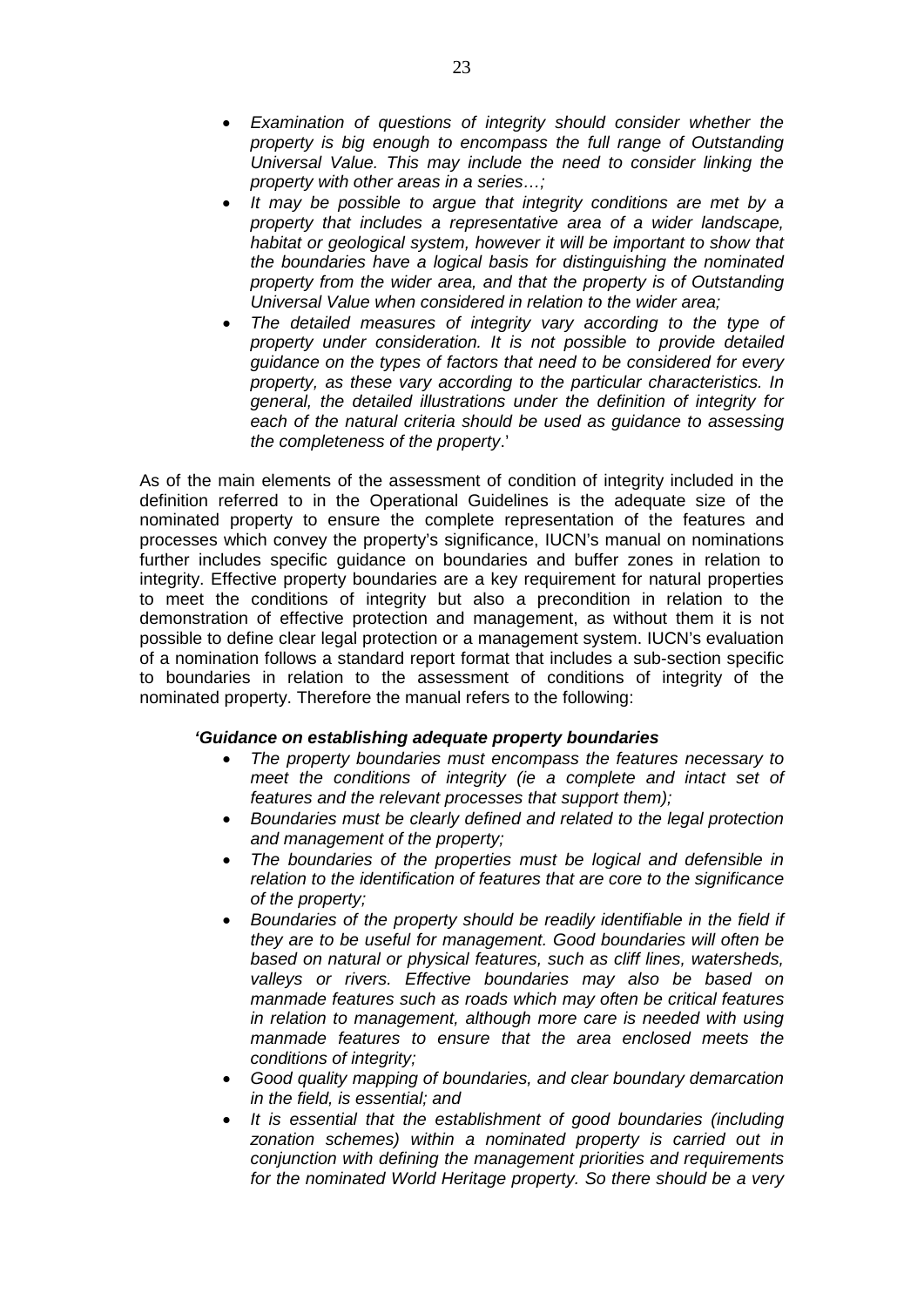*strong link between this process and the work on the management plan required as part of the nomination.'* 

It is important to note, that the guidance included in IUCN's manual on nominations is general and applies to any category of natural heritage. The manual does not refer to any specific type of integrity as it has been included in other documents. For instance, on the *Report of the Expert Meeting on Evaluation of general principles and criteria for nominations of natural World Heritage sites (Parc national de la Vanoise, France, 22 to 24 March 1996)*, three possible types of integrity were suggested: structural, functional and visual. This document noted,

*'the expert group stated that the notion of integrity has not been fully examined to date and that its complexity needs to be investigated. The expert group recognized that, from the point of view of natural heritage, there are different notions of integrity, including structural integrity (e.g. species composition of an ecosystem), functional integrity (e.g. glacial series with the glacier itself and its deposition patterns) and visual integrity (a notion which relates to both natural and cultural heritage).'* 

The document however does not include any other information on possible definitions of each of the identified types nor has this been explored further since then.

Reference to other types of integrity are often used in publications related to protected areas in general but not specific to World Heritage. Other common types used include: ecosystem integrity, biological integrity and ecological integrity. The later, for instance, according to Morrison  $(2007)^3$  $(2007)^3$ , has never had a clear definition, and scientific debate continues on the finer points of the term. Possible definitions have been proposed, like that suggested by Parks Canada in its *Canada National Parks Act*, but no publication seems to have attempted to systematically define the concept of integrity for natural heritage.

<span id="page-23-0"></span> <sup>3</sup> Morrison, Christie (2007). *Ecological Integrity in the Core Areas of Clayoquot Sound Biosphere Reserve and the Threat of Adjacent Land Use.* [http://www.clayoquotbiosphere.org/projects/2007/Ecological\\_Integrity.pdf](http://www.clayoquotbiosphere.org/projects/2007/Ecological_Integrity.pdf)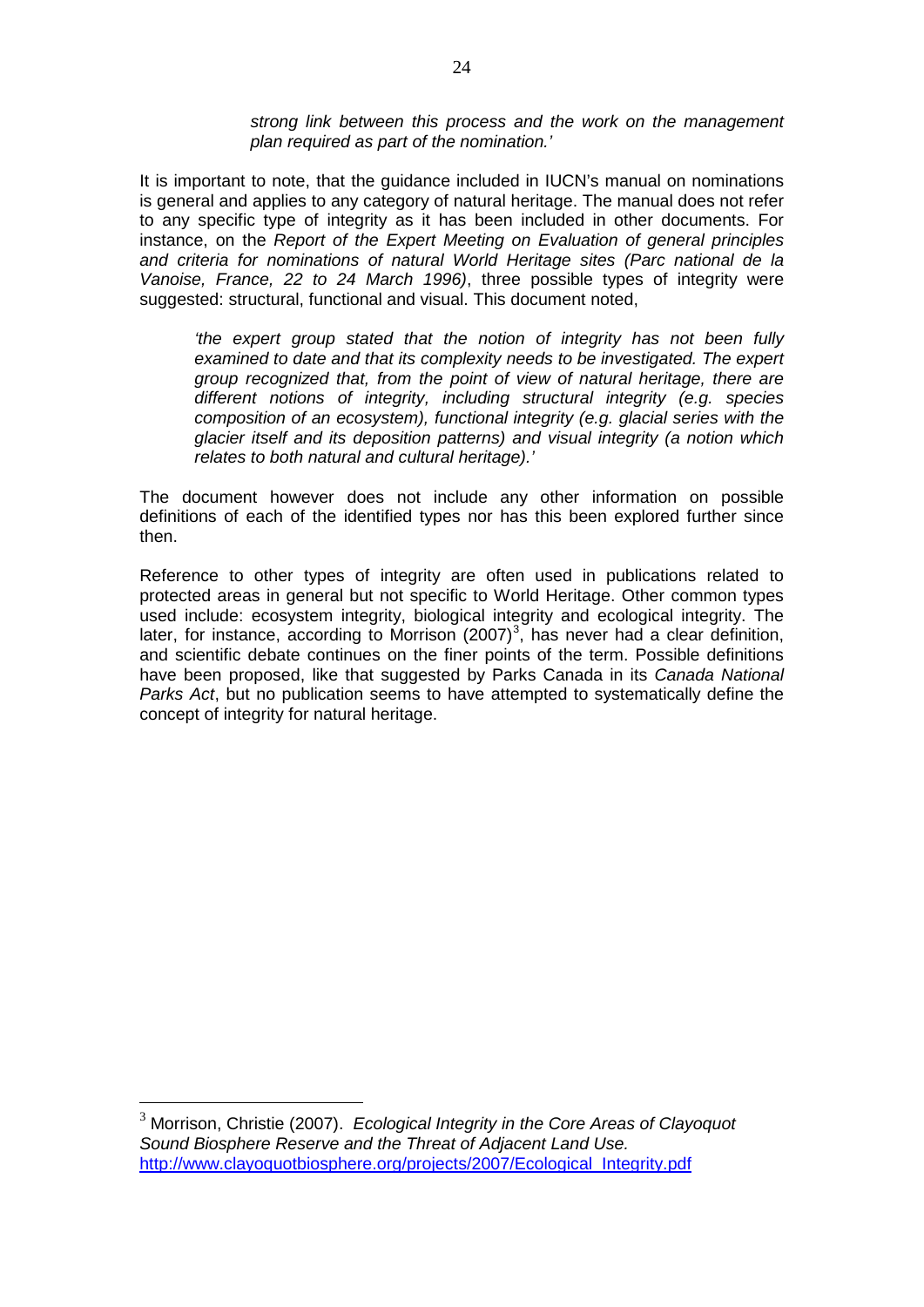#### **ANNEX I**

#### **List of references and background information**

UNESCO 1972 Convention concerning the Protection of the World Cultural and Natural Heritage (UNESCO 1972)

UNESCO 2011a, Operational Guidelines for the Implementation of the World Heritage Convention, [\(http://whc.unesco.org/en/guidelines\)](http://whc.unesco.org/en/guidelines)

UNESCO 2011b, Properties included in the World Heritage List, 2011 [\(http://whc.unesco.org/en/list\)](http://whc.unesco.org/en/list)

#### **Expert meeting reports**

Proceedings of the International Conference on the Safeguarding of the Tangible and Intangible Cultural Heritage: towards an integrated approach (Nara, 2004). UNESCO and Agency for Cultural Affairs, Japan, 2006

UNESCO 2000, Synthetic Report of the Meeting on «Authenticity and Integrity in an African context», Great Zimbabwe National Monument, Zimbabwe, 26-29 May 2000

Linking Nature and Culture - Report of the Global Strategy Natural and Cultural Heritage Expert Meeting. Bernd von Droste, Mechtild Rossler and Sarah Titchen Ed. Published by the Netherlands Ministry for Education, Culture and Science. Directory for Cultural Heritage, The Netherlands, 1998

Progress Report on the Global Strategy and thematic and comparative studies Etat d'avancement de la stratégie globale, des études thématiques et comparatives, 1997, WHC-97/CONF.208/11

"African Cultural Heritage and the World Heritage Convention", Second Global Strategy meeting, Addis Ababa (29 July - 1 August 1996), 1997 "Le Patrimoine culturel Africain et la convention du patrimoine mondial", Deuxième réunion de stratégie globale, Addis Abeba (29 juillet - 1 août 1996), 1997

Synthetic Report of the Follow-up of the Global Strategy Meetings in Africa, Bagamoyo Workshop (19-22 August 1997), Bagamoyo, Tanzania, 1997

Report of the Expert Meeting on Evaluation of general principles and criteria for nominations of natural World Heritage sites (Parc national de la Vanoise, France, 22-24 March 1996), WHC-96/CONF.202/INF.9

Rapport de la Réunion d'experts sur l'Evaluation des Principes généraux et des critères pour les propositions s'inscription de biens naturels du patrimoine mondial (Parc national de la Vanoise, France, 22-24 mars 1996)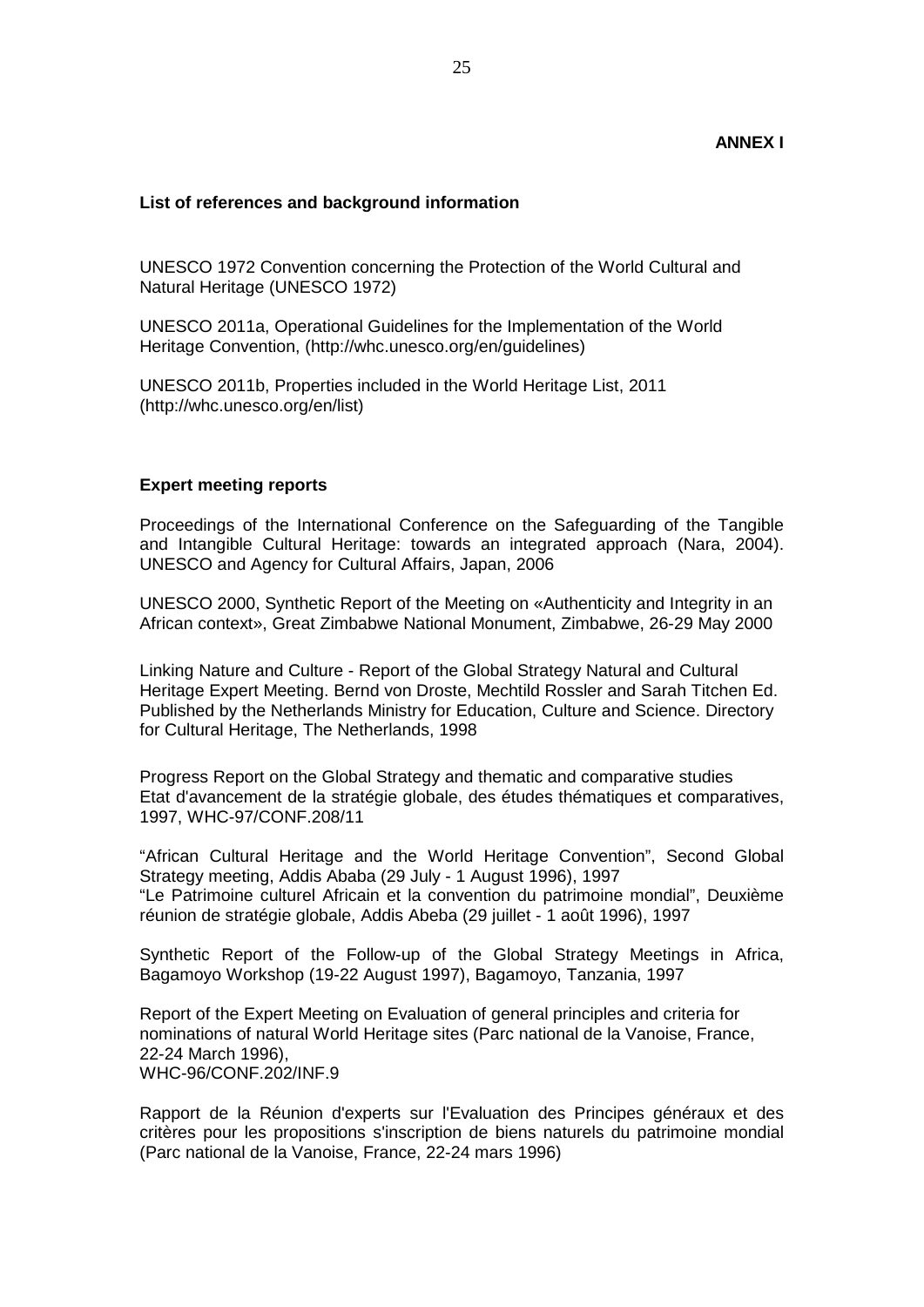WHC-96/CONF.202/INF.10

Report on the Expert Meeting on European Cultural Landscapes of Outstanding Universal Value (Vienna, Austria, 21 April 1996)

Rapport de la Réunion d'experts sur les paysages culturels européens de valeur universelle exceptionnelle (Vienne, Autriche, 21 avril 1996)

WHC-96/CONF.201/INF.11 Comparative and Related Studies carried out by ICOMOS (1992-1996)

#### WHC-96/CONF.201/INF.7

Synthetic Report of the Second Meeting on Global Strategy of the African Cultural Heritage and the World Heritage Convention (Addis Ababa, Ethiopia, 29 July -1 August 1996)

Rapport de synthèse de la Deuxième Réunion de Stratégie globale sur le patrimoine culturel africain et la Convention du patrimoine mondial (Addis Ababa, Ethiopie, 29 juillet -1 août 1996)

Report on proceedings of the technical meeting to harmonise Tentative Lists in Southern Africa, Harare, (30 October - 2 November 1996)

Proceedings of the Interamerican Symposium on Authenticity in the Conservation and Management of the Cultural Heritage of the Americas. Published by GCI, US/ICOMOS GCI, US/ICOMOS, San Antonio, Texas 1996

#### WHC-95/CONF.203/INF.8

Asian Rice Culture and its Terraced Landscapes. Report of the regional thematic study meeting (Philippines, 28 March- 4 April 1995)

WHC-95/CONF.203/INF.9

Report of the Asia-Pacific Workshop on Associative Cultural Landscapes (Australia, 27-29 April 1995)

"African Cultural Heritage and the World Heritage Convention", First Global Strategy Meeting, Harare, Zimbabwe (11 - 13 October 1995)

#### WHC-94/CONF.003/INF.6

Report of the Expert Meeting on the "Global Strategy" and thematic studies for a representative World Heritage List (UNESCO, 20-22 June 1994) Rapport de la réunion d'experts sur la "Stratégie globale" pour assurer la représentativité de la Liste du Patrimoine mondial (UNESCO, 20-22 juin 1994)

Report on the Conference on Authenticity in Relation to the World Heritage Convention (Nara, Japan, November 1994) <http://whc.unesco.org/archive/nara94.htm> WHC-94/CONF.003/INF.008

Nara Conference on Authenticity in relation to the World Heritage Convention (Preparatory Workshop. 31 January – 2 February, Bergen, Norway). Edited by Knut Larsen and Nils Marstein. Published by The Norwegian Directorate of Cultural Heritage. Trondheim, Norway, 1994

Nara Conference on Authenticity in relation to the World Heritage Convention (1-6 November 1994). Edited by Knut Einar Larsen. UNESCO, ICCROM, ICOMOS Paris 1995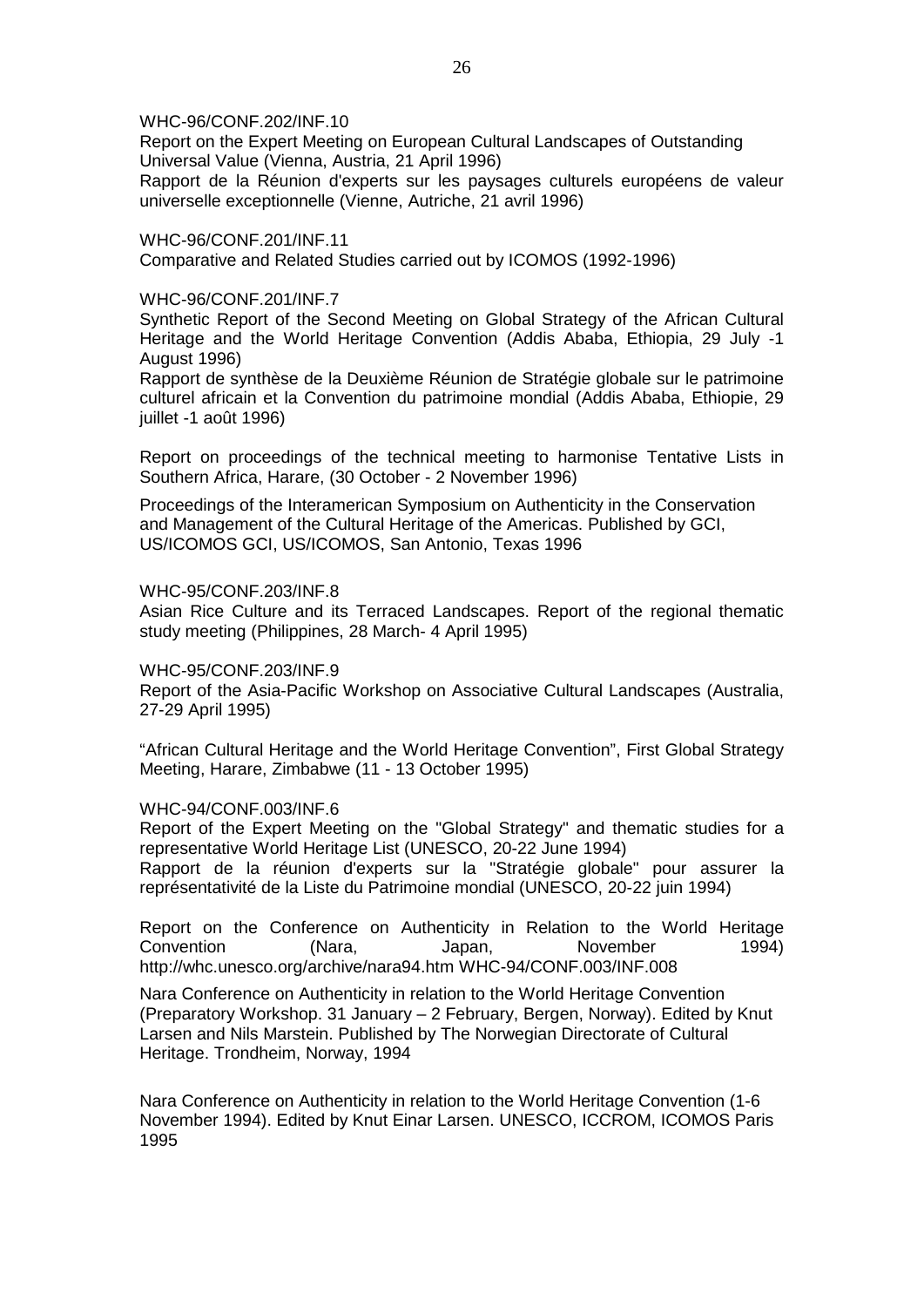Conférence de Nara sur l'authenticité dans le cadre de la Convention du Patrimoine Mondial (1-6 novembre 1994). Rédacteur: Knut Einar Larsen. UNESCO, ICCROM, ICOMOS Paris 1995

WHC-94/CONF.003/INF.10 Information Document on Heritage Canals (Canada, September 1994) Document d'information sur les Canaux du Patrimoine (Canada, septembre 1994)

WHC-94/CONF.003/INF.13

Report on the Expert Meeting on Routes as Part of the Cultural Heritage (Spain, November 1994)

Rapport de la Réunion d'Experts: Les Itinéraires comme patrimoine culturel (Espagne, novembre 1994)

WHC-93/CONF.002/INF.4

Report of the International Expert Meeting on "Cultural Landscapes of Outstanding Universal Value", Templin, Germany (12-17 October 1993)

WHC-93/CONF.002/8 Global Study Etude globale

WHC-92/CONF.002/10/Add

Revision of the Operational Guidelines for the Implementation of the World Heritage Convention: Report of the Expert Group on Cultural Landscapes, La Petite Pierre, France (24-26 October 1992)

Révision des Orientations pour la mise en oeuvre de la Convention du patrimoine mondial: Rapport du Groupe d'experts sur les paysages culturels, La Petite Pierre, France (24 - 26 octobre 1992)